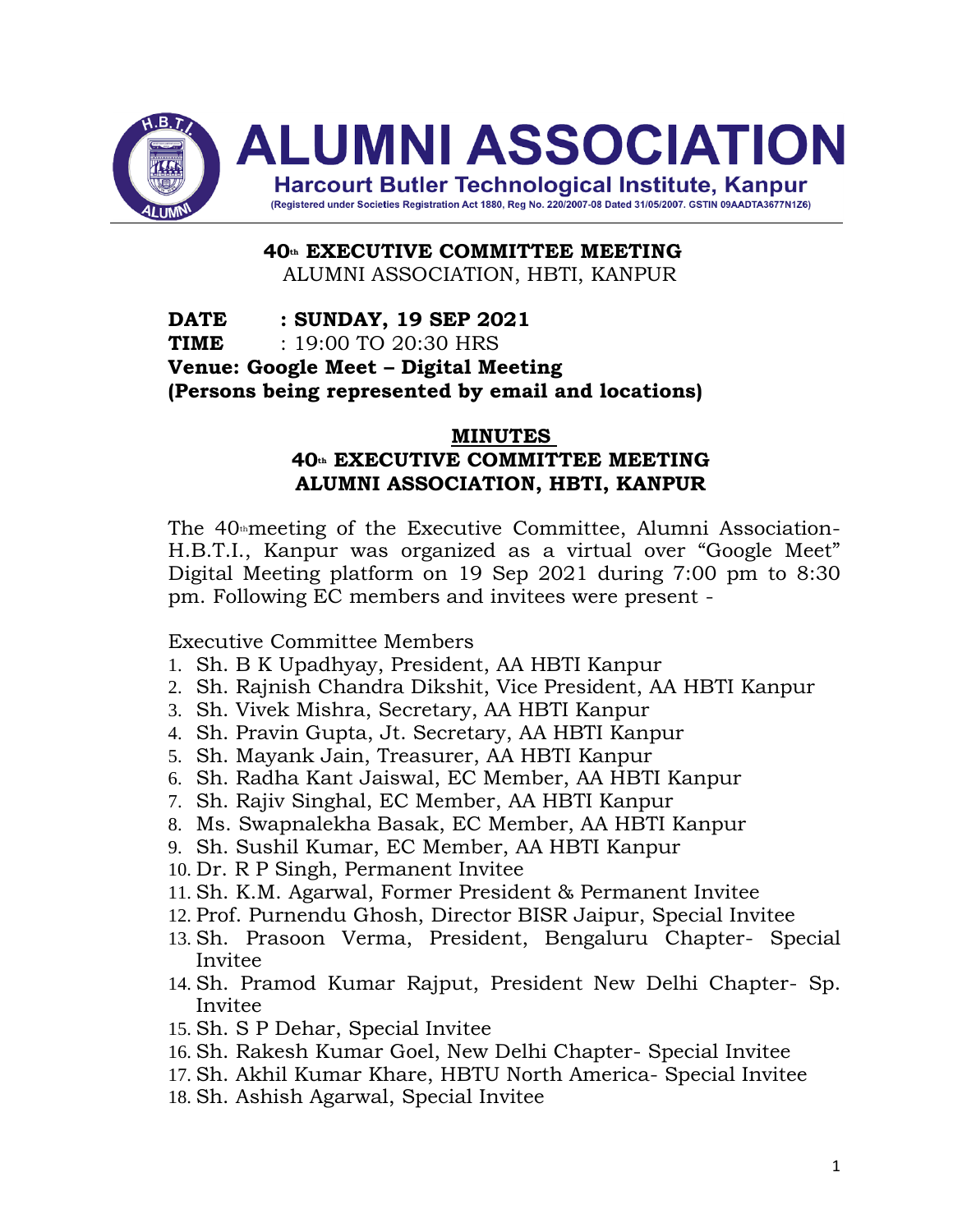- 19. Sh. Balendra Pratap Chauhan, Special Invitee
- 20. Sh. Kanchan Kalra, Special Invitee
- 21. Dr. N.K. Srivastava, Special Invitee
- 22. Sh. Sushil Kumar, Nirbhed Foundation, Special Invitee
- 23. Sh. Raj Kumar, Lucknow Chapter AA HBTI Kanpur- Sp. Invitee
- 24. Sh. Sudhir Kant, Convenor APM Committee, Special Invitee
- 25. Sh. Sushil Meena, Special Invitee
- 26. Sh. Vivek Verma, Special Invitee
- 27. Sh. Vineet Gupta, Special Invitee
- 28. Dr. Shishir Sinha, Special Invitee
- 29. Sh. Adish Kumar Jain, Special Invitee
- 30. Sh. Himanshu Vashishtha, Special Invitee

Following EC Members and Co-opted members could not attend:

- 1. Sh. Harendra Agarwal, Founder President- Special Invitee
- 2. Sh. Munish Kumar Jain, Former President- Special Invitee (Leave Granted)
- 3. Prof. Onkar Singh, Immediate Past President
- 4. Prof. Raghuraj Singh, Past Secretary, Special Invitee
- 5. Dr Ashutosh Karnataka, Special Invitee
- 6. Sh. Rajendra Kumar Jalan, Vice Chairman "Centenary Celebrations Committee" and Permanent Invitee (Leave Granted)
- 7. Prof. Krishna Raj, Head Electronics HBTU Kanpur- Special Invitee
- 8. Prof. P.K. Kamani, Dean (PRG) HBTU Kanpur- Special Invitee
- 9. Prof. A V N Swamy, President, Hyderabad Chapter Special Invitee

10. Dr. Subhash Srivastava, Chapter coordinator, Mumbai & Invitee

11. Sh. Dwijendra Mathur, President, Gurugram Chapter- Special Invitee

- 12. Sh. A.P.S. Rathore, President, Lucknow Chapter Sp. Invitee
- 13. Sh. Ravindra Murthy, President, Pune Chapter- Special Invitee

14. Presidents/ Nominee's of Faridabad, Sikkim, Chandigarh Chapters.

15. Sh. Yogesh Goel, HBTU North America- Special Invitee (Leave Granted)

- 16. Sh. Sanjeev Bansal, President Kanpur Chapter- Special Invitee
- 17. Sh. Jagmohan Saluja, Kanpur Chapter- Special Invitee
- 18. Sh. Ashwani Verma, HBTU North America- Special Invitee
- 19. Sh. Avinash, HBTU North America- Special Invitee
- 20. Ms. Yagya Verma, HBTU North America- Special Invitee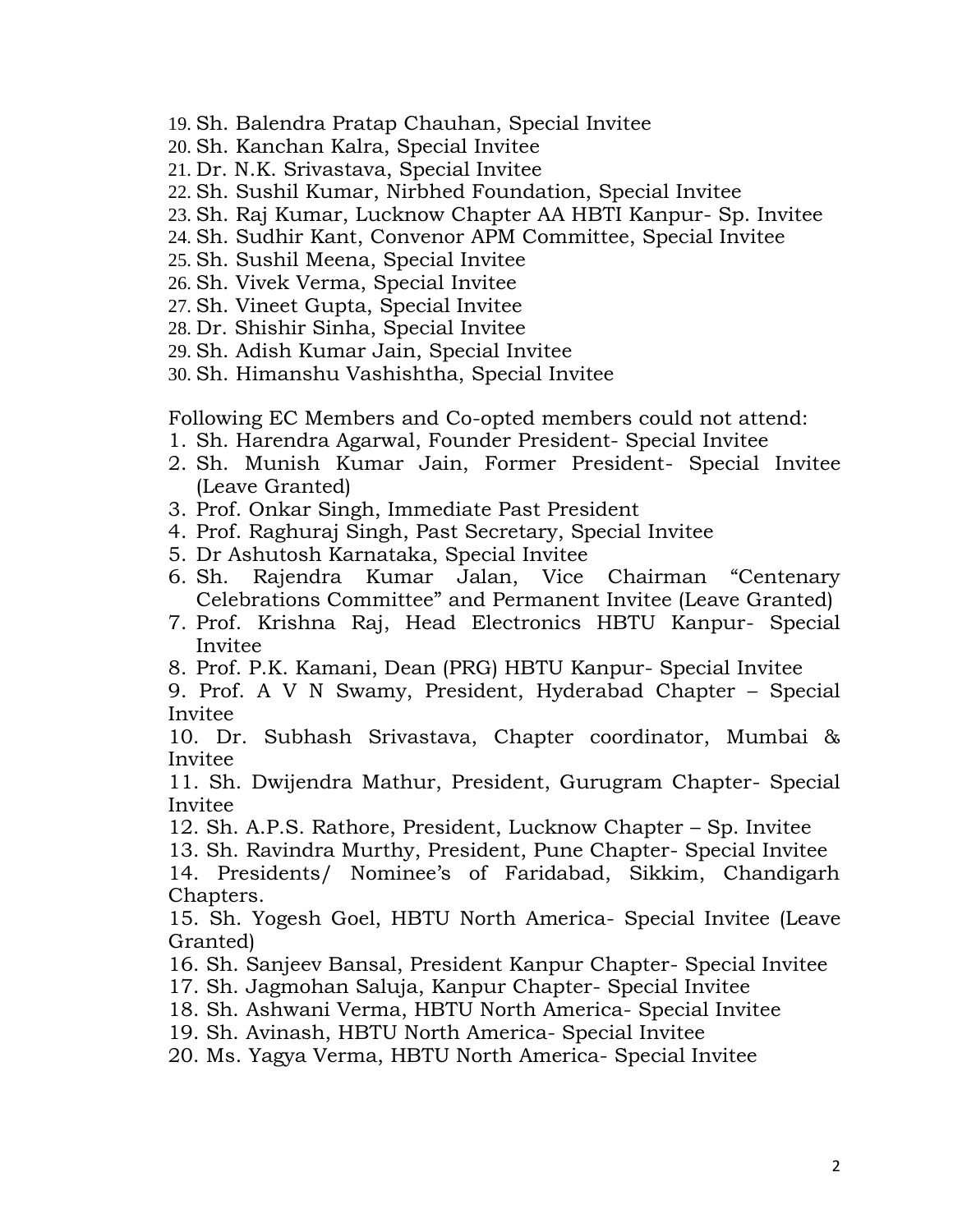The Executive Committee took note of all the members of Harcourtian family who departed in between 31 Aug 2021 and 19 Sep 2021 and paid homage to all whose names are known and also to those whose names are not known to the Secretariat by mourning for two minutes before starting the proceedings.

#### **AGENDA POINT No. 40.01**

#### **To consider and approve minutes of the 39th meeting of Executive Committee held on 31 Aug 2021.**

*Executive Committee took note of the minutes of 39th meeting of Executive Committee held on 31 Aug 2021. The minutes had been circulated to all members, no comment had been received, the minutes were read out by the Secretary. Sh. K.M. Agarwal proposed and Sh. Radha Kant Jaiswal seconded the approval of minutes. EC members unanimously approved the minutes which are being enclosed at Annexure-I.*

#### **AGENDA POINT No. 40.02**

#### **To consider the details of Action taken upon the decisions taken in 39thmeeting of Executive Committee held on 31 Aug 2021.**

The members of Executive Committee are requested to take note on the action taken on the decisions approved in 39th Executive Committee Meeting held on 31 Aug 2021. The details are as presented below;

| Agenda<br>Number | Agenda item<br>Decision Taken                                                                                                                           | Action Taken                                                                                                                                                                                |
|------------------|---------------------------------------------------------------------------------------------------------------------------------------------------------|---------------------------------------------------------------------------------------------------------------------------------------------------------------------------------------------|
| 39.01            | To consider and approve minutes of<br>$38$ th<br>meeting of Executive<br>the<br>Committee held on 11 Jul 2020                                           | Done/Approved                                                                                                                                                                               |
| 39.02            | To consider the details of Action taken<br>the decisions taken<br>in<br>upon<br>38 <sup>th</sup> meeting of Executive Committee<br>held on 11 Jul 2021. | Done. Minutes circulated to all eligible<br>members.                                                                                                                                        |
| 39.03            | Progress on HBTU-AA committees:                                                                                                                         | Hon. Vice Chancellor joined the meeting of<br>EC and elaborated on initiatives being<br>taken by the University.                                                                            |
| $39.04$ (a)      | To deliberate upon the progress of AA<br>committees- Executive Committee                                                                                | Coordinating with HBTU, Centenary<br>Committee and all sub committees.                                                                                                                      |
| $39.04$ (b)      | To deliberate upon the progress AA<br>committees- Advisory, Planning and<br><b>Mentoring Committee</b>                                                  | Chancellor advised<br>Vice<br>that<br>the<br>distribution of work may be done with the<br>help of senior alumni and HBTU faculty<br>members. Nothing has been heard from<br>APM side so far |
| $39.04$ (c)      | Centenary Invitation Committee : The<br>Centenary Invitation Committee has                                                                              | Hon. President and Hon. Secretary were<br>authorized to interact with the Hon. Vice                                                                                                         |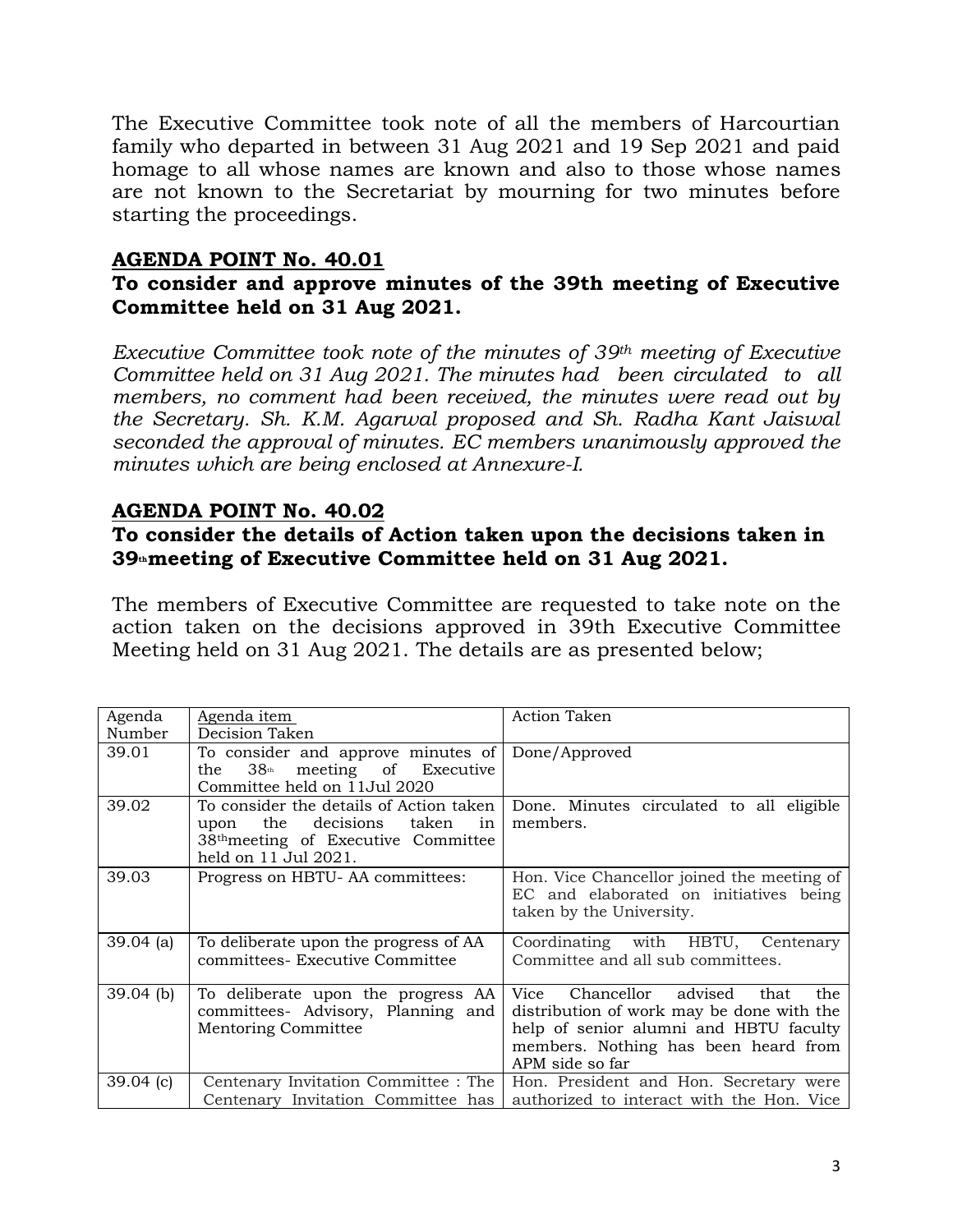|                        | held one single meeting over virtual                                          | chancellor and seek his consent before                                           |
|------------------------|-------------------------------------------------------------------------------|----------------------------------------------------------------------------------|
|                        | platform.                                                                     | short listing the Chief Guest's/ Guest's of<br>Honour.                           |
| $39.04$ (d)            | Award SOP Committee                                                           | SOP circulated.                                                                  |
| $\overline{39.04}$ (e) | Stamp & Coinage Committee:                                                    | Process of getting the stamp issued in "My                                       |
|                        |                                                                               | Stamp" category have been initiated. New                                         |
|                        |                                                                               | Delhi Chapter is coordinating with HBTU                                          |
| 39.04 $(f)$            | Souvenir Committee                                                            | Team of HBTU Faculty members<br>and                                              |
|                        |                                                                               | students are working relentlessly and                                            |
|                        |                                                                               | progress is keenly monitored by the Hon.<br>Vice Chancellor, HBTU Kanpur.        |
|                        |                                                                               | A budgetary estimate for getting the                                             |
|                        |                                                                               | "Coffee table book"/ "Smriti Manjusha"                                           |
|                        |                                                                               | compiled, designed and printed is being                                          |
|                        |                                                                               | enclosed.                                                                        |
| $\overline{39.04}$ (g) | Memorial Committee                                                            | Centenary Gate and Centenary Memorial                                            |
|                        |                                                                               | Stambh work has already been taken up                                            |
|                        |                                                                               | by the HBTU Administration.                                                      |
|                        |                                                                               | A tentative roadmap of proposed Student                                          |
|                        |                                                                               | Skills Development Centre and initiatives                                        |
|                        |                                                                               | has been enclosed with the Minutes of 39th                                       |
|                        |                                                                               | EC Meeting at Annexure (III).                                                    |
| 39.05                  | To make all out efforts to ensure that                                        | Members opined that the zonal event may                                          |
|                        | Alumni Association- HBTI Kanpur will<br>coordinate with regions and get zonal | be done later on during the period ending<br>Nov 2022. Secretary and Shri Rajeev |
|                        | level events.                                                                 | Singhal EC Member (Chapter coordination)                                         |
|                        |                                                                               | may be contacted for assistance.                                                 |
| 39.06                  | Centenary Alumni Award                                                        | Two stage Award Committee has been                                               |
|                        |                                                                               | constituted under the chairmanship of                                            |
|                        |                                                                               | President Alumni Association.                                                    |
| 39.07                  | To review progress by chapters on                                             | No updates have been received in the                                             |
|                        | various alumni activities                                                     | Secretariat as of the 16th Sep 2021.                                             |
| 39.08                  | Approval of Bank Account for Kanpur                                           | Approved. The Board resolution is being                                          |
|                        | Chapter                                                                       | enclosed.                                                                        |
| 39.09                  | Tentative schedule of the forthcoming                                         | Proposed                                                                         |
|                        | <b>Executive Committee Meetings</b>                                           |                                                                                  |
| 39.10                  | Scholarship Committee                                                         | Committee has been constituted to identify                                       |
|                        |                                                                               | the<br>names<br>of<br>students eligible<br>for                                   |
|                        |                                                                               | scholarship as per SOP                                                           |
| 39.11                  | Tentative Schedule of the Program                                             | Prepared and is being enclosed.                                                  |
| 39.12                  | Any other matter with the permission                                          | Executive Committee authorized President                                         |
|                        | of the chair                                                                  | Secretary to form<br>the<br>various<br>and                                       |
|                        |                                                                               | Committees have been<br>committees and                                           |
|                        |                                                                               | constituted and are being enclosed.                                              |

#### **AGENDA POINT No. 40.03**

#### **Progress on HBTU-AA committees:**

**Centenary Celebrations Organization Committee:** The plan was presented by the Secretary with a broad outline of events to be conducted during the centenary celebrations. Members were requested to freeze the plans and focus on their implementation as limited time is left for us to ensure that event is carried out magnanimously. It was decided in a meeting with Hon Vice Chancellor that quality seminars be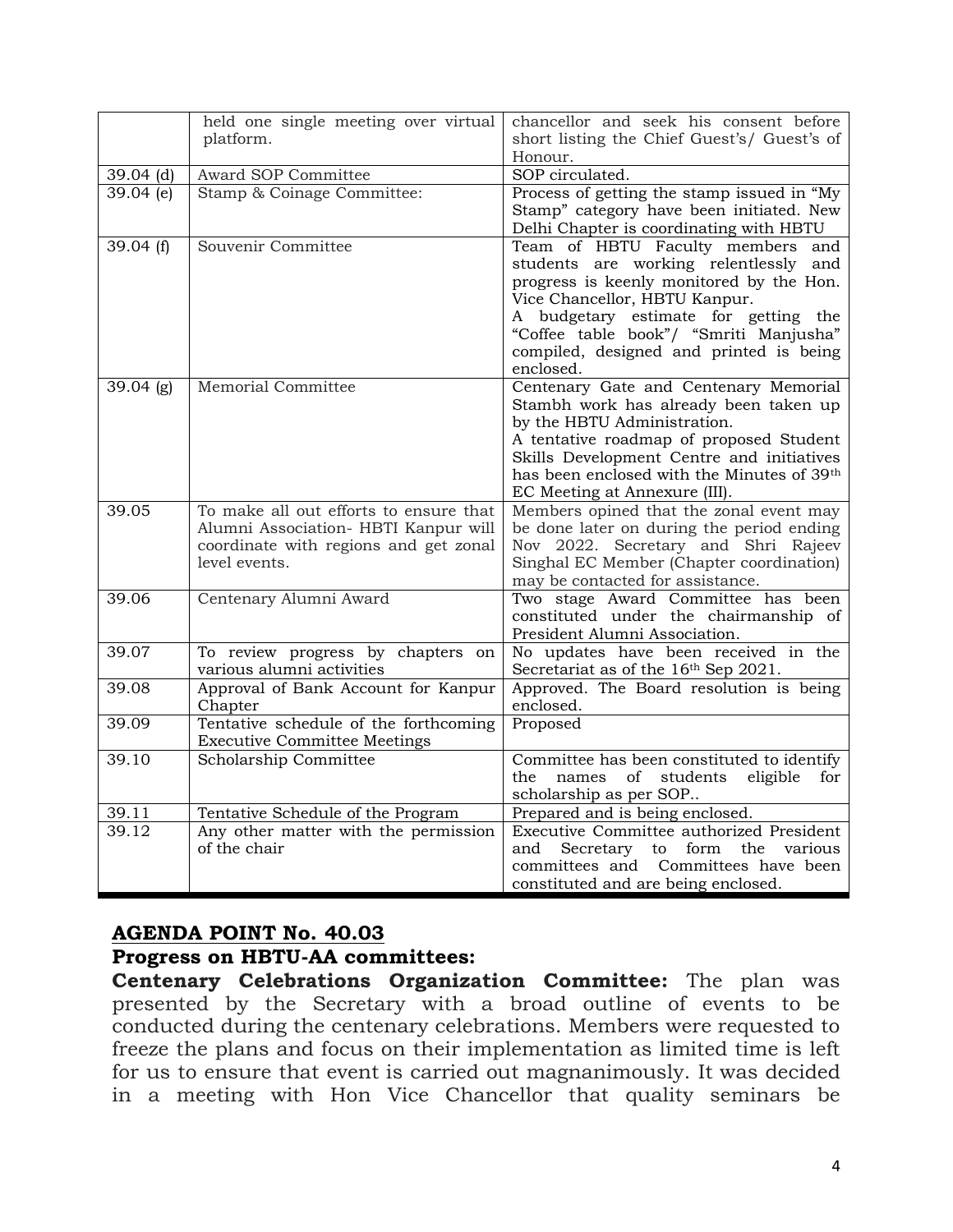organized on the occasion. We have requested our eminent seniors, to help in conduction of seminars on :-

- (a) "Universities of the Future and Student Development". We have requested respectable Prof Purnendu Ghosh to convene the event and he has happily consented to help organize the event despite his busy schedule.
- (b) "Atmanirbhar (Self dependent) Bharat and the subject of Internship's, Innovation, Incubation etc." We have requested respectable Dr Ashutosh Karnatak to convene the event and he has also happily consented to help organize the event despite his busy schedule.

Shri Sushil Kumar EC Member and Hon Secretary shall help in coordinating the work.

Centenary Event details are enclosed at Annexure (II).

#### **AGENDA POINT No. 40.04**

## **To deliberate upon the progress of AA committees:**

- a) **EXECUTIVE COMMITTEE**: The EC shall consistently monitor the activities on day to day basis and coordinate between Centenary Celebrations organization Committee, AA & HBTU Administration.
- b) **Advisory, Planning & Mentoring Committee (APM):** The APM Committee has been requested to provide valuable inputs, latest by the stroke of next EC meeting on the 3rd Oct 2021 so that the executable plans could be included in the final itinerary of the event. Till last meeting, no report from APM committee was submitted.
- c) **Centenary Invitation Committee**: **The Centenary Invitation Committee has held one single meeting over virtual platform**. Mandate having been clearly specified by the University Administration through Hon Vice Chancellor and Dean (PRG). University administration shall take the lead in inviting the state guests. For the other guests, senior members of Invitation Committee are requested to take it up from here with full authority. Executive Committee will coordinate between the Invitation Committee and the University Administration.
- d) **Award SOP Committee**: SOP having been finalized.
- e) **Stamp & Coinage Committee**:

The Hon. Vice Chancellor is leading this initiative from the front. President & Hon. Secretary, New Delhi Chapter are in touch with Finance Ministry.

f) **Souvenir Committee**: AA had already confirmed that AA would lead to prepare a digital version of Coffee Table Souvenir, covering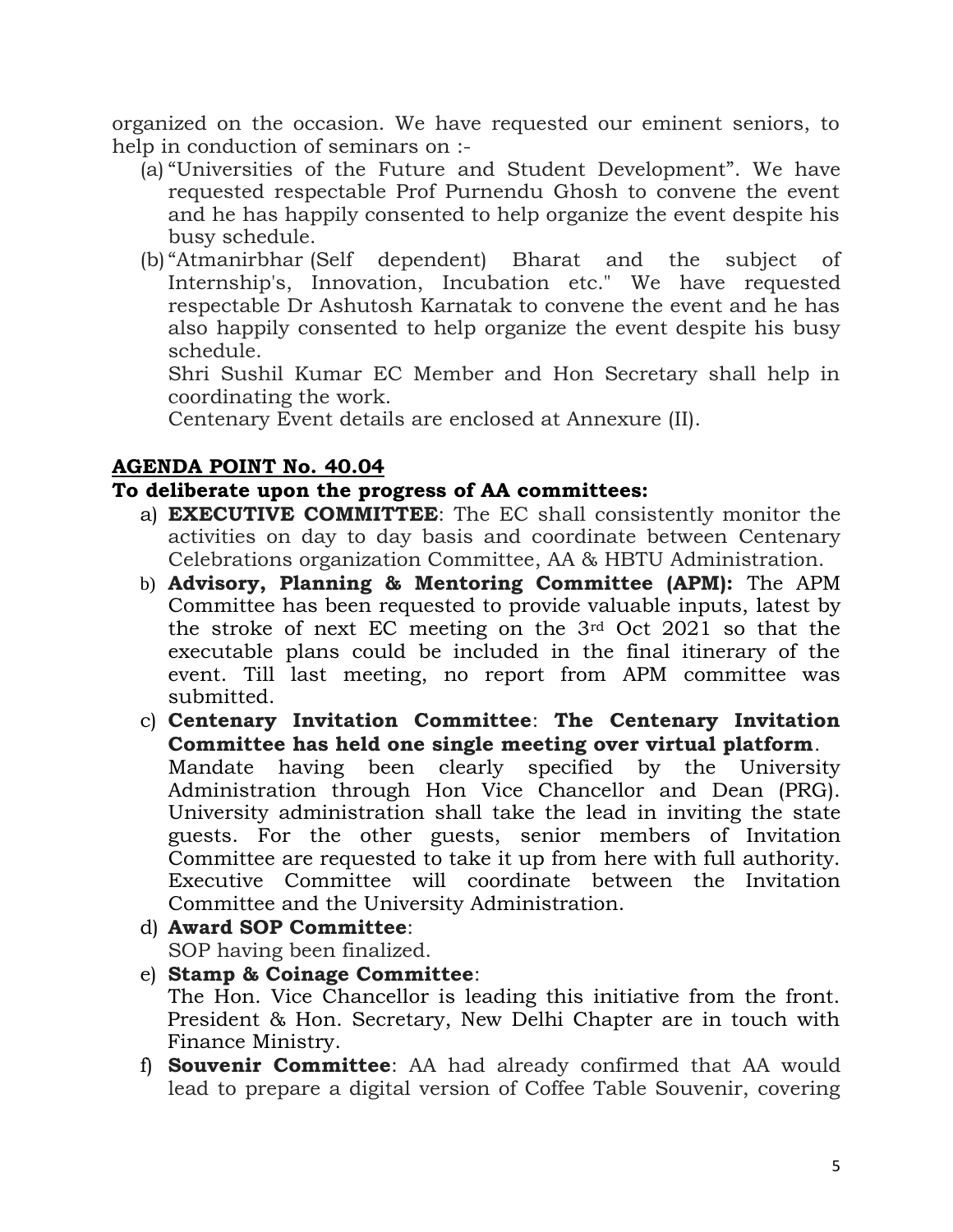100 years of glorious past of HBTU. Update was provided by the convenor, Sh. Prasoon Verma that it cannot be done now in such short time.

The Hon. President & Hon. Secretary will explore the possibility of having the job completed at a central location as per the SOP for award of miscellaneous contracts. An amount of up to Rs 6.00 Lakhs has been sanctioned for the time being.

g) **Memorial Committee**: The Shatabdi Dwar, Shatabdi Stambh are driven by the official administrative framework of the University which is not within the jurisdiction of Centenary Celebrations Organizing Committee. The planning, budgeting and execution is all being monitored by HBTU.

Initiatives like (a)Student Development Centre and (b)Healthcare (by North American Alumni) facility to be driven with the help of Harcourtians. HBTU can submit the concept note on this and later would be taken up. It would be followed up later as these are not immediately linked to upcoming Nov 2021 event.

#### **AGENDA POINT No. 40.05**

#### **Centenary Alumni Award**

It was decided to give awards to distinguished alumni during Centenary Celebration Week. All event would be managed by the Alumni Association. Roadmap provided in the Minutes of 39th EC was approved. The Joint Secretary has been requested to send group e-mail to each individual registered member and load details on the website, Sh. Rajiv Singhal was requested to send the communique to all chapters and all other members lead by Sh. Prasoon Verma were requested to share it as a news on all forms of social media platforms of the AA- HBTI Kanpur.

## **Agenda Point No. 40.06**

## **To review progress by chapters on various alumni activities**

*The Chapter Presidents are requested to present an up date of activities of the Alumni Association leading to the Centenary Celebrations in Nov 2021 and subsequently during the next calendar year leading up to the closure of centenary celebrations in Nov 2022.*

| Chapter   | Targets and its Achievement during Q3 of 2021 |  |       |  |                                                                      |  |            |  |                |                   |                |
|-----------|-----------------------------------------------|--|-------|--|----------------------------------------------------------------------|--|------------|--|----------------|-------------------|----------------|
|           |                                               |  |       |  | ASCPC $@ 1$ Life Member Newsletter $@ 1$ Advertise                   |  |            |  | Meeting        |                   | O <sub>1</sub> |
|           |                                               |  |       |  | Webinar each $\mid$ @ 5 LM each   Article each   Material @ 1   2021 |  |            |  |                | $\mathcal{D}_{a}$ |                |
|           | <i>month</i>                                  |  | month |  | month                                                                |  | each month |  | meeting        |                   | each           |
|           |                                               |  |       |  |                                                                      |  |            |  | <b>Quarter</b> |                   |                |
| Bengaluru |                                               |  |       |  |                                                                      |  |            |  |                |                   |                |
| Faridabad |                                               |  |       |  |                                                                      |  |            |  |                |                   |                |
| Gurugram  |                                               |  |       |  |                                                                      |  |            |  |                |                   |                |

#### *Format for Chapter Activities*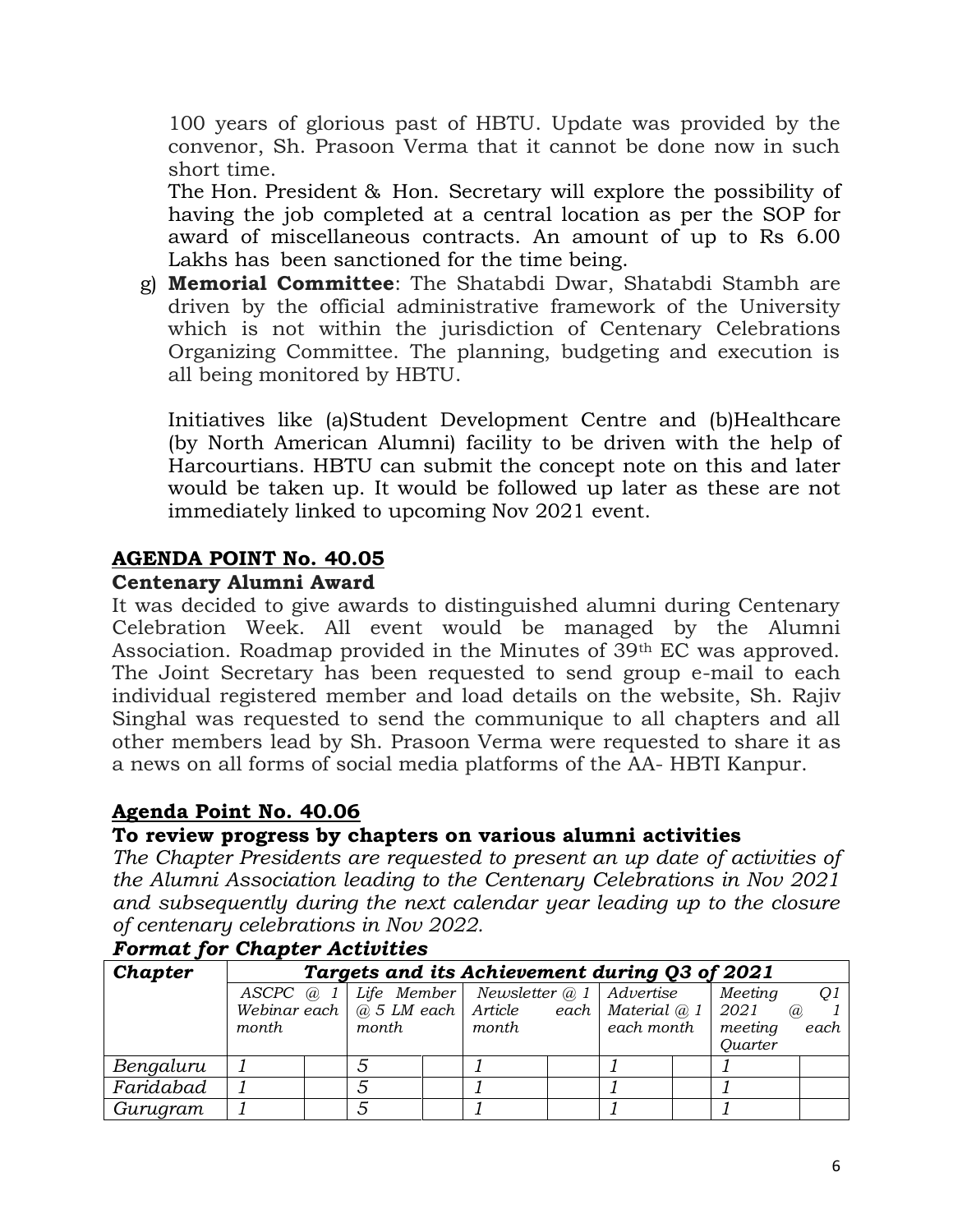| Lucknow    |  |  |  |  |  |
|------------|--|--|--|--|--|
| Mumbai     |  |  |  |  |  |
| Pune       |  |  |  |  |  |
| Chandigarh |  |  |  |  |  |
| Hyderabad  |  |  |  |  |  |
| Kanpur     |  |  |  |  |  |
| Delhi      |  |  |  |  |  |
| Sikkim     |  |  |  |  |  |

Since no significant work had been done by the Chapters in the period between the 39th and 40th EC Meetings on 31st Aug 2021 and 19th Sep 2021, this point was not discussed in detail.

- Program of the Lucknow Chapter- Cultural event was organized jointly in coordination with "Swaranjali" on the  $12<sup>th</sup>$  Sep 2021 at a Hotel.
- Program of the Student Development Centre- A seminar on the subject "Praudyogiki evam Manaviki ka Samanvaya" . In coordination with the HBTU Administration, Prathamik Shiksha Sudhar Parikalp. The program was chaired by the Hon. Vice Chancellor while Shri Arun Pathak, MLC (UP State Legislative Council), Dr Pawan Kumar Tiwari, BSA (Kanpur Nagar) and Sh. Jagmohan Saluja, Chairman Bhagwanti Degree College, Kanpur graced the occasion as guests of honour. The President, Prathamik Shiksha Sudhar Parikalp, Kanpur, Dean (Students Welfare) and Hon. Secretary Alumni Association also shared their thoughts on the subject.

#### **AGENDA POINT No. 40.07**

#### **Schedule of Elections for the new Executive Committee-**

- (1)Appointment of Election Officials: The delay in nominating the election officials was condoned by the Hon. Members. Hon. President have been authorized by Executive Committee to select the election officer within time frame to complete the election process along with the Annual General Meeting on 27th Nov 2021.
- (2) Election officials shall be announced and the election process shall be initiated by the Hon. Secretary within the stipulated time frame.

#### **AGENDA POINT No. 40.08**

#### **To fix up the Schedule of Elections for the new Executive Committee of Lucknow Chapter-**

The election process for officials of Lucknow Chapter was approved along with election officer. The Hony. Secretary has been requested to begin due diligence for the elections within the stipulated time frame.

#### **AGENDA POINT No. 40.09**

**Felicitation of Registered members.**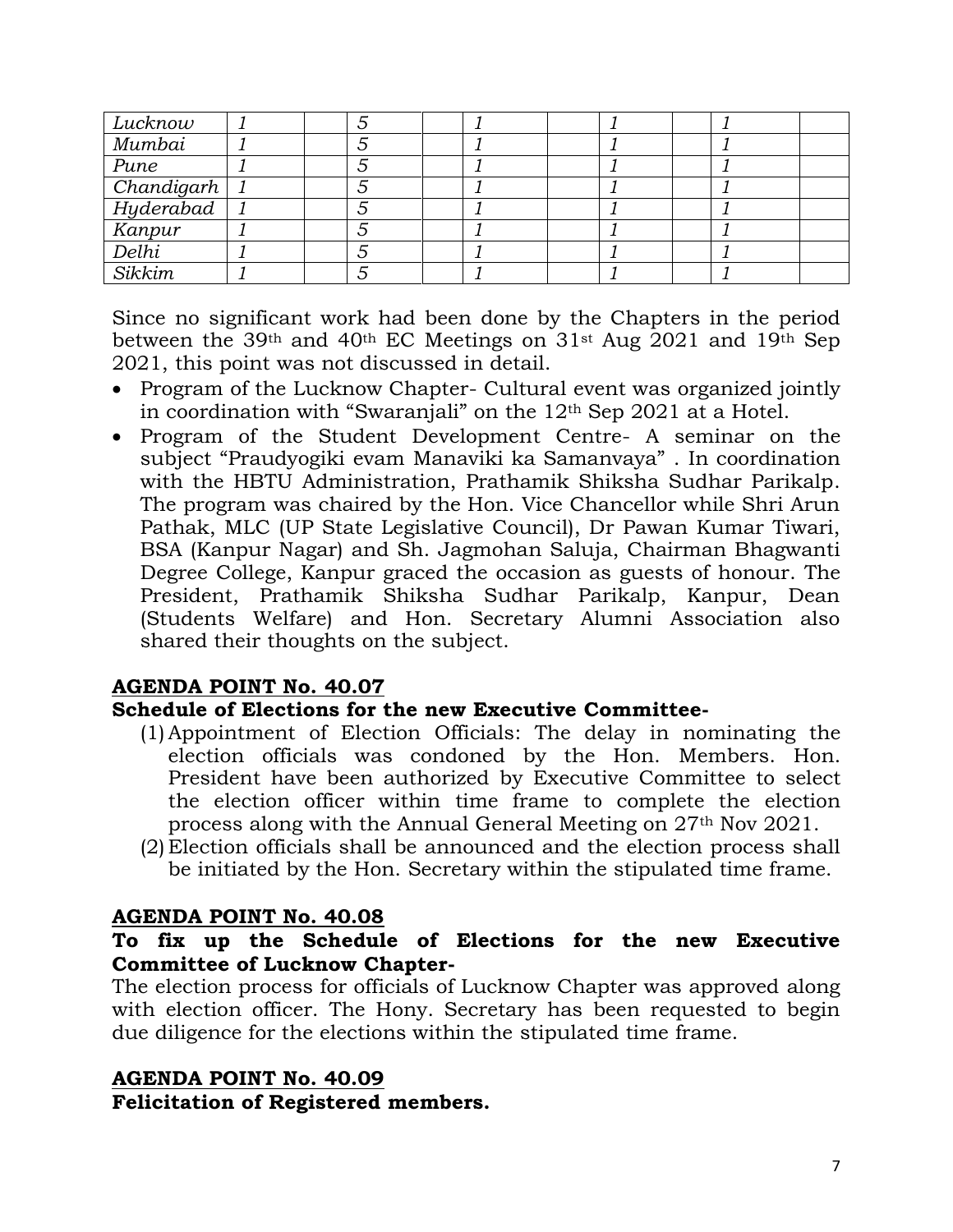It has been agreed in principle and Hon. Members approved that the following batches will be felicitated during the 17th Annual Alumni convention in 25-27 Nov 2021

- Harcourtians of 2011, 2006, 2001, 1996, 1991, 1986, 1981, 1976, 1971 and all previous batches for having completed 10, 15, 20, 25, 30, 35, 40, 45, 50 & 50(+) years of glory in service of the nation.
- In addition the 2012, 2007, 2002, 1997, 1992, 1987, 1982, 1977, 1972 and all previous batches for having entered  $10<sup>th</sup>$ ,  $15<sup>th</sup>$ ,  $20<sup>th</sup>$ ,  $25<sup>th</sup>$ , 30th, 35th, 40th, 45th, 50th & 50(+) years of service to the nation will also be felicitated.
- The batches shall be felicitated during the 18<sup>th</sup> International Alumni meet in Nov 2022- 2012, 2007, 2002, 1997, 1992, 1987, 1982, 1977, 1972 and all previous batches for having completed 25, 30, 35, 40, 45, 50 & 50(+) years; and so on for the subsequent years.

To add value and colour to the magnanimity of the event, Executive Committee authorized to work out on modalities to complete the process of these process on or before the 31st Oct 2021 so that batches can be felicitated for joining the program.

#### **AGENDA POINT No. 40.10**

#### **Student Development Initiatives and Cultural Program during the Centenary Celebrations-**

The program itinerary was accepted in principle. A budget of up to Rs 5.0 Lakhs was approved by the Hon. Members. It was also approved that an advance amount would be released for (a) Conduction of student development initiatives and (b) As token advance to the professional groups. The Hony. Secretary has been requested to complete the due diligence process and execute the plans with the University team.

#### **AGENDA POINT No. 40.11**

#### **Tentative Schedule:**

#### **The Hon. members approved the schedule of program proposed, As per the Annexure (II) enclosed.**

The members also approved that the possibility of organizing an Exhibition of Leather Industry at CSA grounds showcasing the immense potential of Leather Technology Department may be explored. The event has to be driven by Council of Leather exporters and Kanpur Chapter AA HBTI Kanpur. Event will increase the footfall and walk ins. Broadcast of name of HBTU across the city.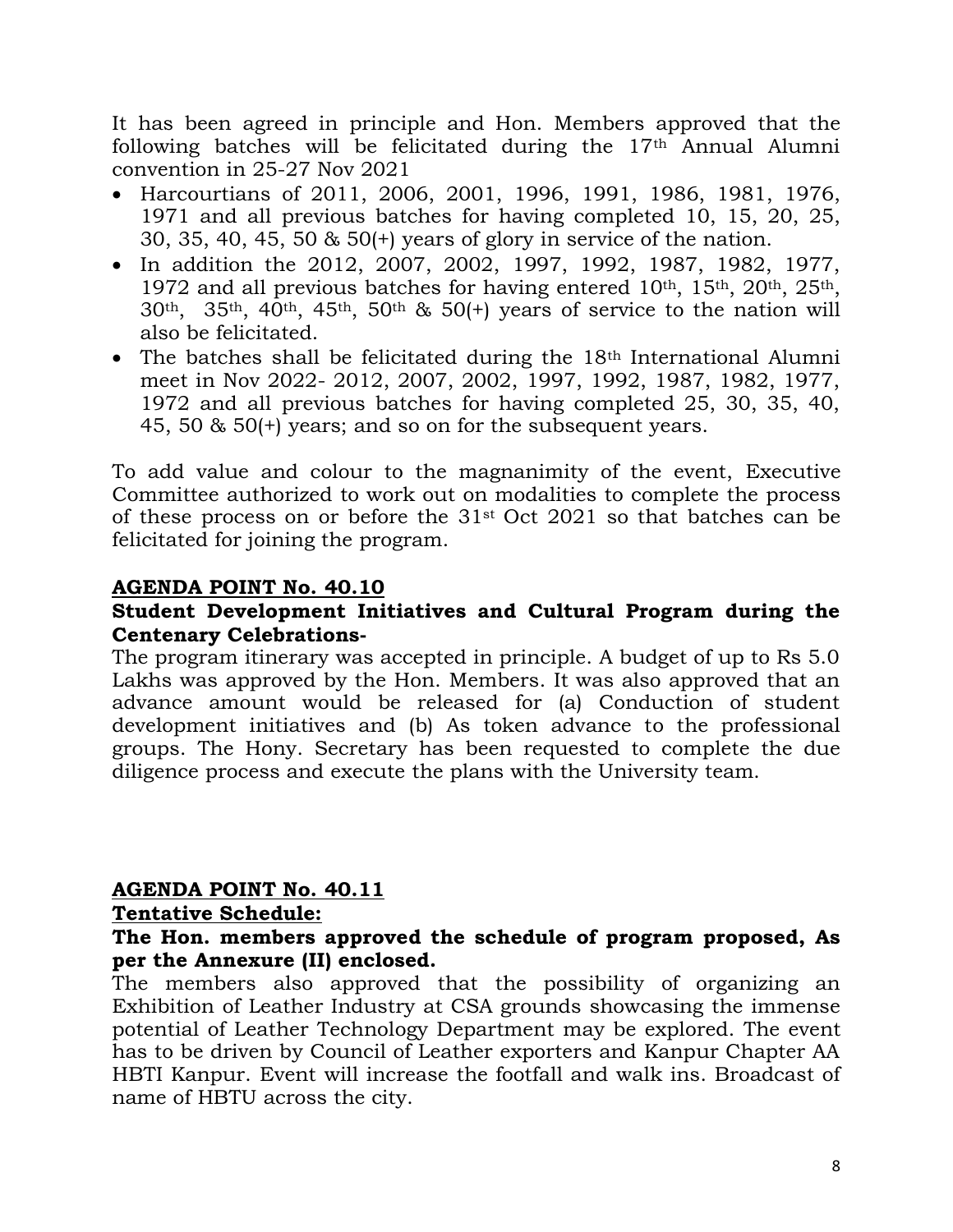#### **(This will finally be decided based of covid protocol based at that time)**

#### **AGENDA POINT No. 40.12**

#### **Any other issue with the permission of the Chair.**

- (1) The Committees formed for effective management of the Centenary Event were approved by the members.
- (2) The issue of Silver Coins minted by a local vendor or the Government mint was raised by Shri Vivek Verma who also suggested that possibility of getting the initiative sponsored could be explored. Members opined that a medallion could be distributed if possible. Members requested the Momento committee to take it up further.
- (3) The resignation of statutory auditors M/s Pradeep Chauhan & Associates dtd. 21st June, 2021 was tabled and it has been approved by Hon. Members. Further the Appointment of VSH Associates, Chartered Accountants as statutory auditors of the Association was accepted for statutory audit of FY 2020-21.
- (4)Strengthening of Website/ Portal : The joint secretary has been requested to obtain proposals for most effective use of the Website/ Portal/ Mobile App for seamless functioning of the website and timely updates, specially for the Registration process. Enhancing the reach and visibility. Provisionally a budget of upto Rs 1.00 L (Rs One Lakh only) was approved by the members.

Meeting ended with vote of thanks to the chair

## **HON SECRETARY HON PRESIDENT**

# **VIVEK MISHRA. BALRAM UPADHYAY**

#### **Dated: 21 Sep 2021**

| Annexure (I)  | : Minutes of 39th EC |
|---------------|----------------------|
| Annexure (II) | : Program Schedule   |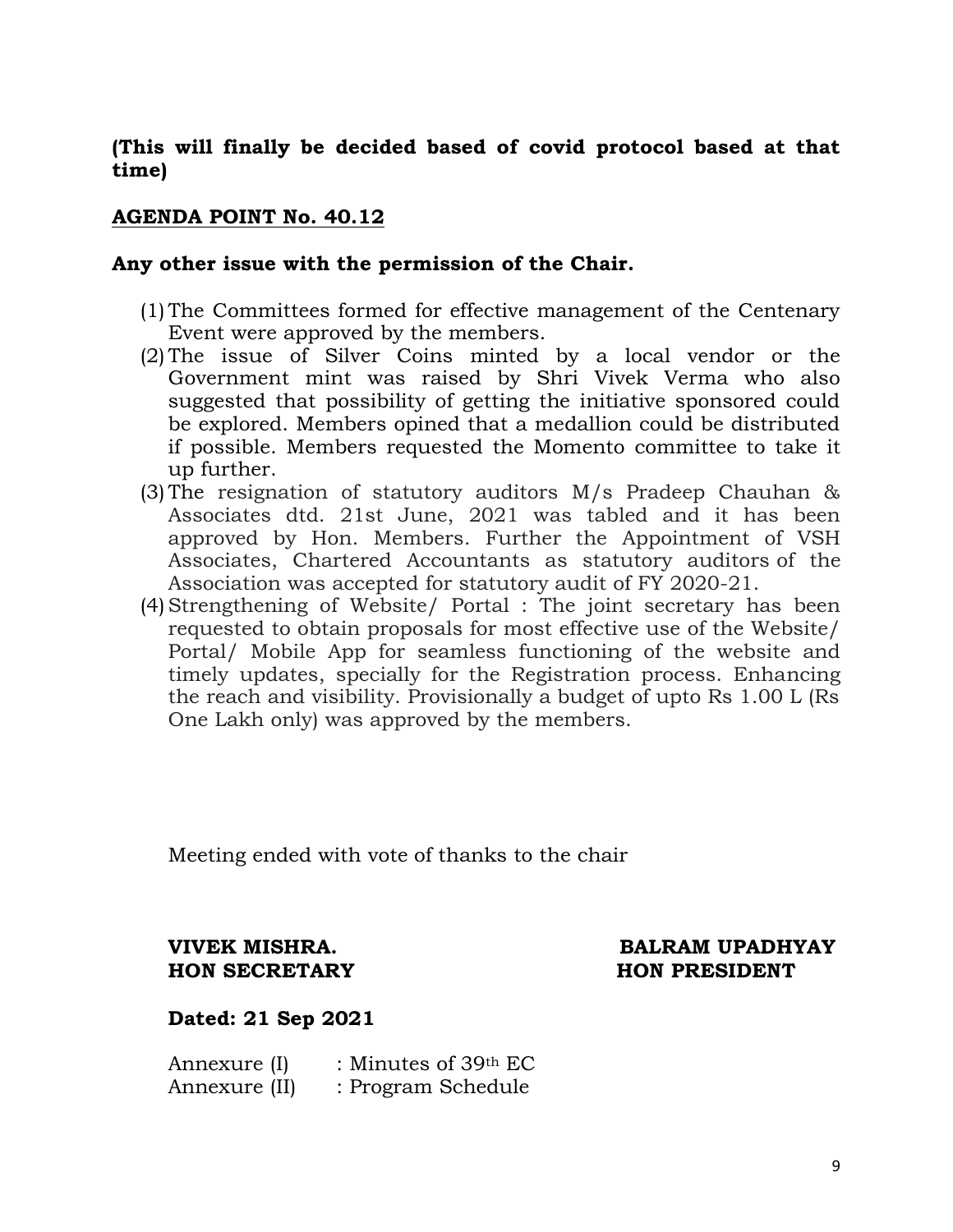

#### **39th EXECUTIVE COMMITTEE MEETING** ALUMNI ASSOCIATION, HBTI, KANPUR

**DATE : TUESDAY, 31 AUG 2021 TIME** : 19:30 TO 21:00 HRS **Venue: Google Meet – Digital Meeting (Persons would be represented by email and locations)**

#### **MINUTES**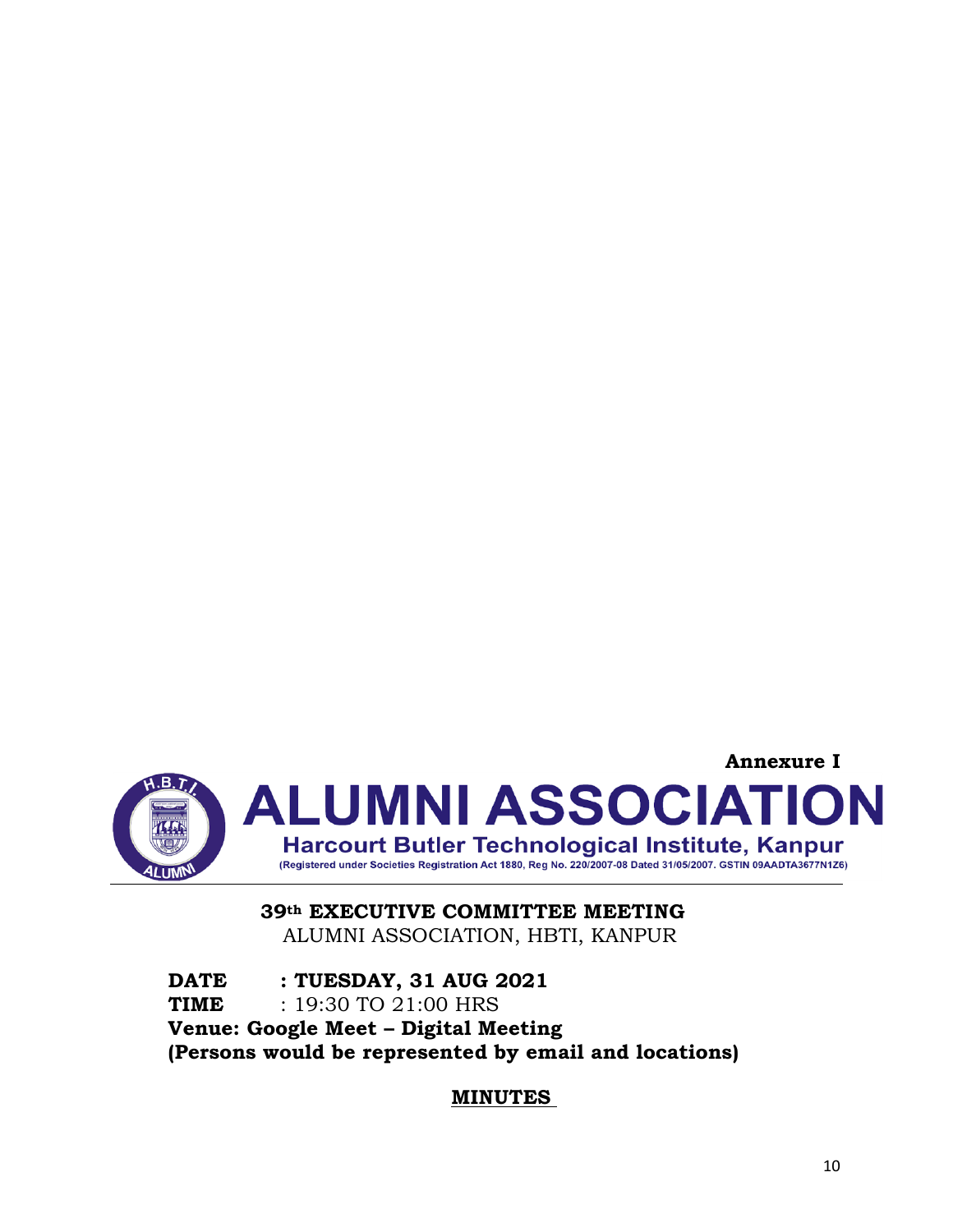#### **39th EXECUTIVE COMMITTEE MEETING ALUMNI ASSOCIATION, HBTI, KANPUR**

The  $39<sub>th</sub>$ meeting of the Executive Committee, Alumni Association-H.B.T.I., Kanpur was organized as a virtual over "Google Meet" Digital Meeting platform on 31 Aug 2021 during 7:30 pm to 9:30 pm. The Hon. Vice Chancellor H.B.T.U. Kanpur and Following EC members and invitees were present -

Executive Committee Members

- 31. Sh. B K Upadhyay, President, AA HBTI Kanpur
- 32. Sh. Rajnish Chandra Dikshit, Vice President, AA HBTI Kanpur
- 33. Sh. Vivek Mishra, Secretary, AA HBTI Kanpur
- 34. Sh. Mayank Jain, Treasurer, AA HBTI Kanpur
- 35. Sh. Radha Kant Jaiswal, EC Member, AA HBTI Kanpur
- 36. Dr. R P Singh, Permanent Invitee
- 37. Dr. P K Kamani, In-charge Alumni Affairs, HBTU, Special Invitee
- 38. Sh. K.M. Agarwal, Former President & Permanent Invitee
- 39. Sh. Prasoon Verma, President, Bengaluru Chapter- Special Invitee
- 40. Sh. Pramod Kumar Rajput, President New Delhi Chapter- Sp. Invitee
- 41. Sh. S P Dehar, Special Invitee
- 42. Sh. Rakesh Kumar Goel, New Delhi Chapter- Special Invitee
- 43. Sh. Jagmohan Saluja, Kanpur Chapter- Special Invitee
- 44. Sh. Sanjeev Bansal, Kanpur Chapter- Special Invitee
- 45. Sh. Yogesh Goel, North America Chapter- Special Invitee
- 46. Sh. Nagendra Goel, New Delhi Chapter- Special Invitee

Following EC Members and Co-opted members could not attend:

- 9. Sh. Harendra Agarwal, Founder President- Special Invitee
- 10. Sh. Munish Kumar Jain, Former President- Special Invitee
- 11. Prof. Onkar Singh, Immediate Past President
- 12. Prof. Raghuraj Singh, Past Secretary, Special Invitee
- 13. Dr Ashutosh Karnataka, Special Invitee
- 6. Sh. Rajeev Singhal, EC Member, AA HBTI Kanpur
- 7. Sh. Pravin Gupta, Joint Secretary & EC Member (Leave Granted)
- 8. Ms. Swapnalekha Basak, EC Member, AA HBTI Kanpur
- 9. Sh. Sushil Kumar, EC Member, AA HBTI Kanpur

10. Sh. Rajendra Kumar Jalan, Vice Chairman "Centenary Celebrations Committee" and Permanent Invitee (Leave Granted) 11. Prof. A V N Swamy, President, Hyderabad Chapter – Special Invitee

12. Sh. Sudhir Kant, Bengaluru Chapter- Special Invitee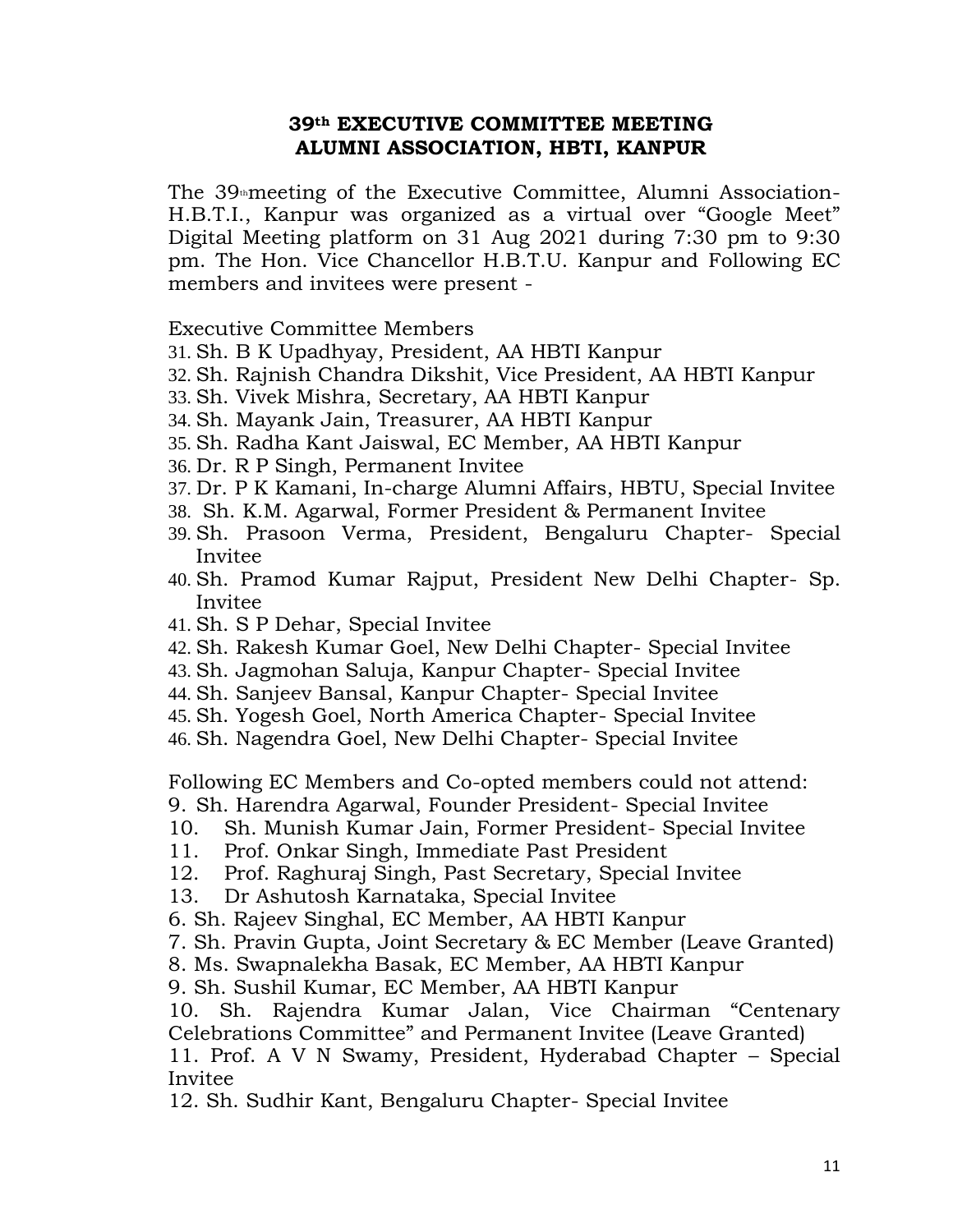13. Dr. Subhash Srivastava, Chapter coordinator, Mumbai & Invitee

14. Sh. Dwijendra Mathur, President, Gurugram Chapter- Special Invitee

15. Sh. A P S Rathore, President, Lucknow Chapter - Special Invitee/ His representative

16. Sh. Ravindra Murthy, President, Pune Chapter- Special Invitee

17. Presidents/ Nominee's of Faridabad, Sikkim, Chandigarh Chapters.

The Executive Committee took note of all the members of Harcourtian family who departed in between 11 Jul 2021 and 31 Aug 2021 and paid homage to all whose names are known and also to those whose names are not known to the Secretariat by mourning for two minutes before starting the proceedings.

#### **Agenda Point No. 39.01**

#### **To consider and approve minutes of the 38th meeting of Executive Committee held on 11 Jul 2021.**

*Executive Committee took note of the minutes of 38thmeeting of Executive Committee held on 11 Jul 2021. The minutes had been circulated to all members, no comment had been received, the minutes were read out by the Secretary. Prof R.P. Singh advised that the appointment of auditors should be concurrently ratified in the forthcoming AGM. Sh. K.M. Agarwal proposed and Sh. S.P. Dehar seconded the approval of minutes and EC members unanimously approved the minutes which are being enclosed at Annexure-I.*

#### **AGENDA POINT No. 39.02**

#### **To consider the details of Action taken upon the decisions taken in 38thmeeting of Executive Committee held on 11 Jul 2021.**

The members of Executive Committee are requested to take note on the action taken on the decisions approved in 38th Executive Committee Meeting held on 11 Jul 2021. The details are as presented below;

| Agenda | Agenda item                                      | <b>Action Taken</b>                                                                |
|--------|--------------------------------------------------|------------------------------------------------------------------------------------|
| Number | Decision Taken                                   |                                                                                    |
| 38.01  | To consider and approve minutes of Done/Approved |                                                                                    |
|        | the $37th$ meeting of Executive                  |                                                                                    |
|        | Committee held on 11Jul 2020                     |                                                                                    |
| 38.02  |                                                  | To consider the details of Action taken   Done. Minutes circulated to all eligible |
|        | upon the decisions taken in members.             |                                                                                    |
|        | 37 <sup>th</sup> meeting of Executive Committee  |                                                                                    |
|        | held on 27 Jan 2021.                             |                                                                                    |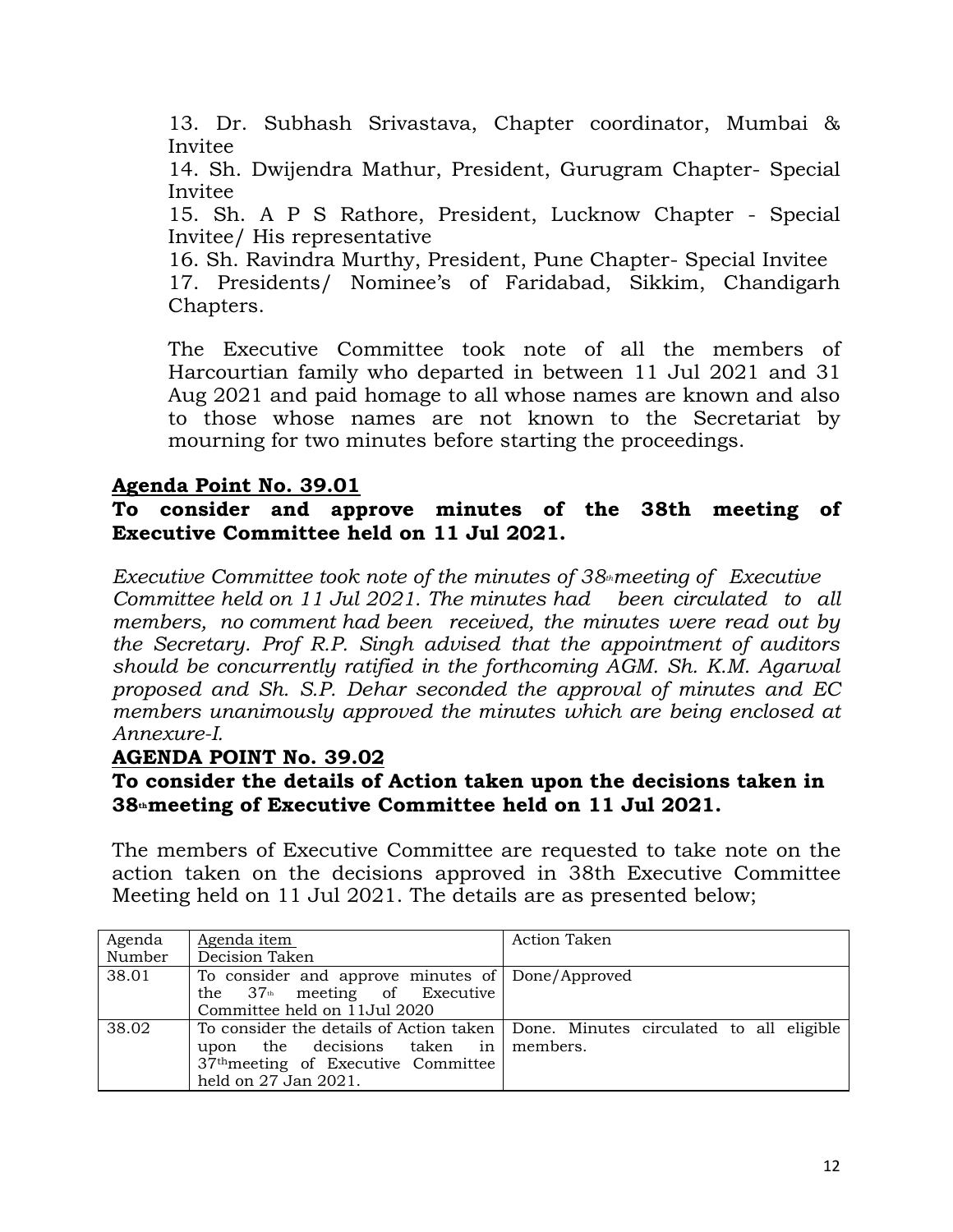| 38.03       | Chartered<br>New<br>Appointment<br>of<br>Accountant                                                                                      | Accepted. Appointment of VSH Associates<br>rep. by Shri Santosh Gupta. To be ratified<br>in the AGM. Appointment letter for the<br>same to be issued subject to provisions.<br>Done.                                                                                                                                                                      |  |  |  |  |
|-------------|------------------------------------------------------------------------------------------------------------------------------------------|-----------------------------------------------------------------------------------------------------------------------------------------------------------------------------------------------------------------------------------------------------------------------------------------------------------------------------------------------------------|--|--|--|--|
| 38.04       | Progress on HBTU-AA committees:                                                                                                          | Communicated to HBTU vide a copy of<br>38 <sup>th</sup> EC minutes. Committee's have been<br>constituted and shortly a small meeting of<br>HBTU committees shall be conducted with<br>respective members.                                                                                                                                                 |  |  |  |  |
| $38.05$ (a) | To deliberate upon the progress of AA<br>committees- Executive Committee                                                                 | A roadmap of the program has been<br>with<br>help<br>the<br>of<br><b>HBTU</b><br>prepared<br>Administration and is being shared along<br>with the minutes. Annexure 38.05(a). May<br>please be approved.                                                                                                                                                  |  |  |  |  |
| $38.05$ (b) | To deliberate upon the progress AA<br>committees- Advisory, Planning and<br>Mentoring Committee                                          | The members of APM committee<br>are<br>upbeat, after a meeting on 14th Aug 2021,<br>Shri Munish Jain has informally informed<br>that the brainstorming of APMC would<br>bear fruit after we have clarity on the<br>program skeleton and mandate from the<br>University.                                                                                   |  |  |  |  |
| $38.05$ (c) | Centenary Invitation Committee : The<br>Centenary Invitation Committee has<br>held one single meeting over virtual<br>platform.          | of Central<br>The<br>president<br>Invitation<br>Committee is working on the list of<br>probable guests and speakers. VC HBTU<br>has started his efforts to bring in a<br>gallantry of eminent personalities.                                                                                                                                              |  |  |  |  |
| $38.05$ (d) | Award SOP Committee                                                                                                                      | SOP circulated.                                                                                                                                                                                                                                                                                                                                           |  |  |  |  |
| $38.05$ (e) | Stamp & Coinage Committee:                                                                                                               | Smoothly functioning. HBTU authorities<br>and members of SOP committee are on the<br>same page and good progress has been<br>made.                                                                                                                                                                                                                        |  |  |  |  |
| 38.05(f)    | Souvenir Committee                                                                                                                       | Members of the Souvenir Committee have<br>started collecting data and they are in<br>sync. with members of HBTU who have<br>been entrusted with the assignment of<br>publication. A dedicated team of students<br>is working under the direct supervision of<br>Hon Vice Chancellor & team. Shri Prasoon<br>Verma is in touch with Prof Pramod<br>Kamani. |  |  |  |  |
| $38.05$ (g) | <b>Memorial Committee</b>                                                                                                                | To<br>and<br>expedite<br>concentrate<br>the<br>development of Alumni initiatives for<br>enrichment of student<br>skills, extra-<br>curricular and extramural activities of<br>extension by the University. A tentative<br>roadmap of proposed activities is being<br>enclosed along with the Agenda. Annexure<br>38.05 (g). May please be approved.       |  |  |  |  |
| 38.06       | To send a formal request to HBTU<br>administration to release the Alumni<br>LM fund, which is held by HBTU.                              | Prof R.P. Singh had a discussion with the<br>Hon. Vice Chancellor and he has assured<br>of looking into it, positively.                                                                                                                                                                                                                                   |  |  |  |  |
| 38.07       | To make all out efforts to ensure that<br>Alumni Association- HBTI Kanpur will<br>coordinate with regions and get zonal<br>level events. | Shri Rajiv Singhal, Zonal Co-ordinator has<br>started coordinating efforts.<br>He<br>has<br>requested the EC to help in front line<br>handling till 15 <sup>th</sup> Oct 2021 and Secretary<br>has assured taking up his duties till Shri                                                                                                                 |  |  |  |  |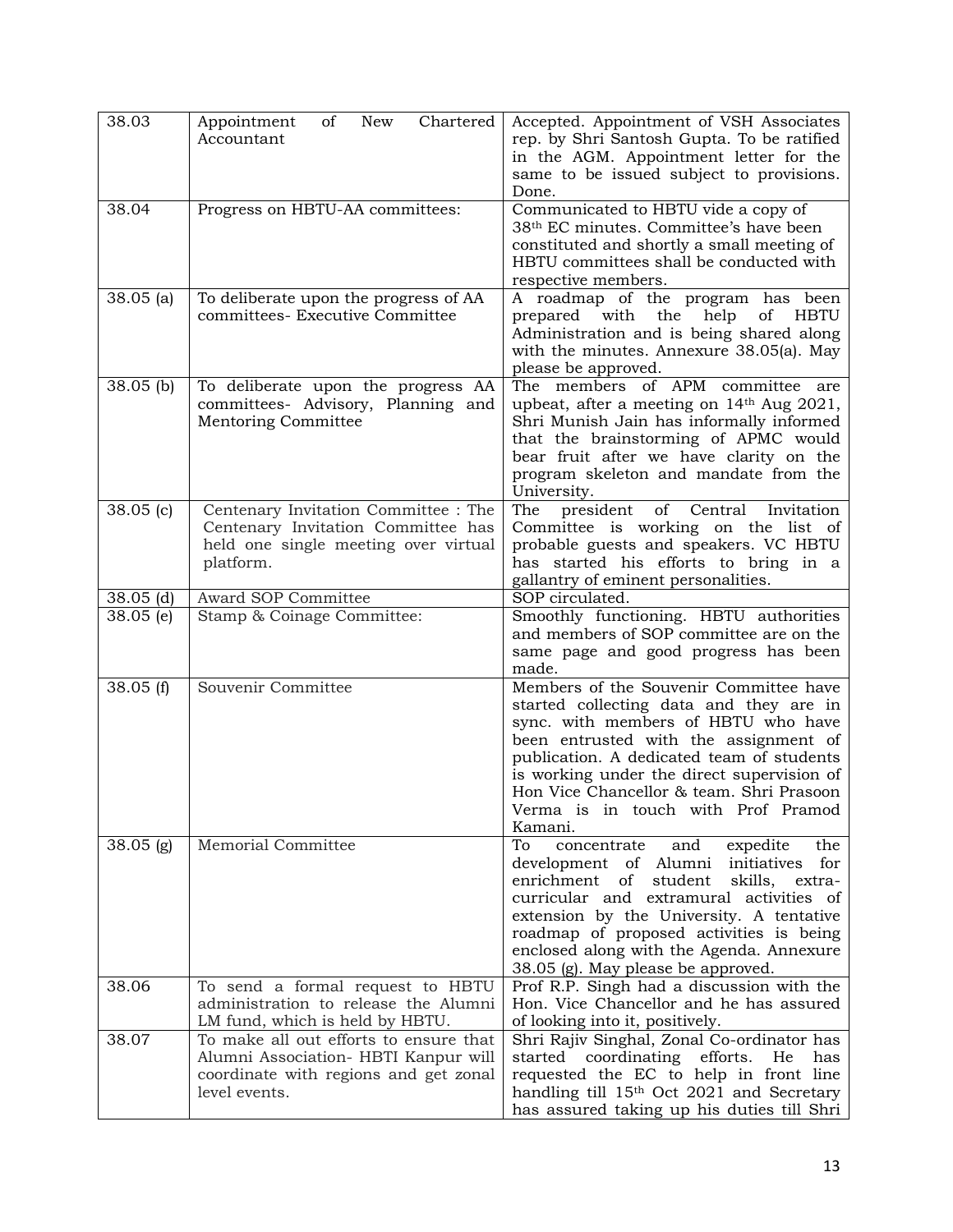|             |                                                                                                                                                                                                                                                                                                                                  | Rajiv Singhal is busy in his personal<br>assignments.                                                                                                                                                                                                                                                                                                                                                                                                                                                                                                                                                                                                                                           |
|-------------|----------------------------------------------------------------------------------------------------------------------------------------------------------------------------------------------------------------------------------------------------------------------------------------------------------------------------------|-------------------------------------------------------------------------------------------------------------------------------------------------------------------------------------------------------------------------------------------------------------------------------------------------------------------------------------------------------------------------------------------------------------------------------------------------------------------------------------------------------------------------------------------------------------------------------------------------------------------------------------------------------------------------------------------------|
| 38.08       | The chapters, batchmates, classmates,<br>organizations are requested to be on<br>the lookout for notable alumni who<br>can be felicitated during Centenary<br>celebrations. A e-mail would be sent to<br>all by Joint Secretary with approval of<br>President to all alumni members latest<br>by 31 July 2021.                   | No updates have been received in the<br>Secretariat as of the 15 <sup>th</sup> Aug 2021.                                                                                                                                                                                                                                                                                                                                                                                                                                                                                                                                                                                                        |
| 38.09       | During the Centenary Week, Alumni<br>Association will take lead in the<br>various programs.                                                                                                                                                                                                                                      | distribution,<br>Student<br>Scholarship's<br>Student<br>cultural<br>driven<br>programs,<br>Distinguished<br>Old<br>Student<br>Award<br>programs and Multiple Student Alumni<br>Seminars. Few suggestions are being made<br>and document is enclosed at Annexure<br>38.09                                                                                                                                                                                                                                                                                                                                                                                                                        |
| 38.10       | To review the work done by Chapters.                                                                                                                                                                                                                                                                                             | The issue was postponed for the 39th EC<br>Meeting as the time between 37 <sup>th</sup> and 38 <sup>th</sup><br>EC Meeting were troubled times due to<br>Corona virus. The CovidAid App. was<br>lauded by members of the Executive<br>Committee. Chapter Presidents and active<br>members may please present their updates<br>during the 39th EC.                                                                                                                                                                                                                                                                                                                                               |
| 38.11       | Approval of Bank Account of New<br>Delhi Chapter.                                                                                                                                                                                                                                                                                | Done. Subsequently following necessary<br>amendments have been made by the<br>Secretary which may please be ratified<br>(A) Name of Bank has been changed to<br>"Union Bank of India- Lajpat<br>Nagar branch" as the Connaught<br>Place Branch refused to open our<br>account.<br>(B) The Name of Shri Pramod Kumar<br>Rajput has been changed to Shri<br>Pramod Kumar and name of Shri<br>Ritesh Gupta has been changed to<br>Shri Ritesh. This amendment has<br>been done on the request received<br>from Delhi Chapter (Names to<br>match the PAN Card).<br>(C) The Name of Account has been<br>changed- It is now being read as<br>ALUMNI<br>ASSOCIATION,<br>HBTI<br>KANPUR (DELHI CHAPTER) |
| 38.12       | of<br>Bank<br>for<br>Approval<br>Account<br>Bengaluru Chapter.                                                                                                                                                                                                                                                                   | Done.                                                                                                                                                                                                                                                                                                                                                                                                                                                                                                                                                                                                                                                                                           |
| $38.13$ (a) | To deliberate upon the progress on<br>committees:<br>HBTU-AA<br>Centenary<br>Following points were considered for<br>diligence<br>by the<br>due<br>Executive<br>Committee. President and Secretary<br>have been authorized to take them<br>FCRA Registration<br>further-<br>and<br>Registration for Acceptance of CSR<br>grants. | New Tax Consultants have started due<br>diligence process. To initiate proceedings<br>of registration for collecting CSR funds,<br>following amendment has been made in<br>the minutes of 37 <sup>th</sup> EC by the President<br>and Secretary, which may please be<br>approved and ratified.<br>Point No 37.04(01) has been changed<br>from-<br>"To explore the possibility of Registration                                                                                                                                                                                                                                                                                                   |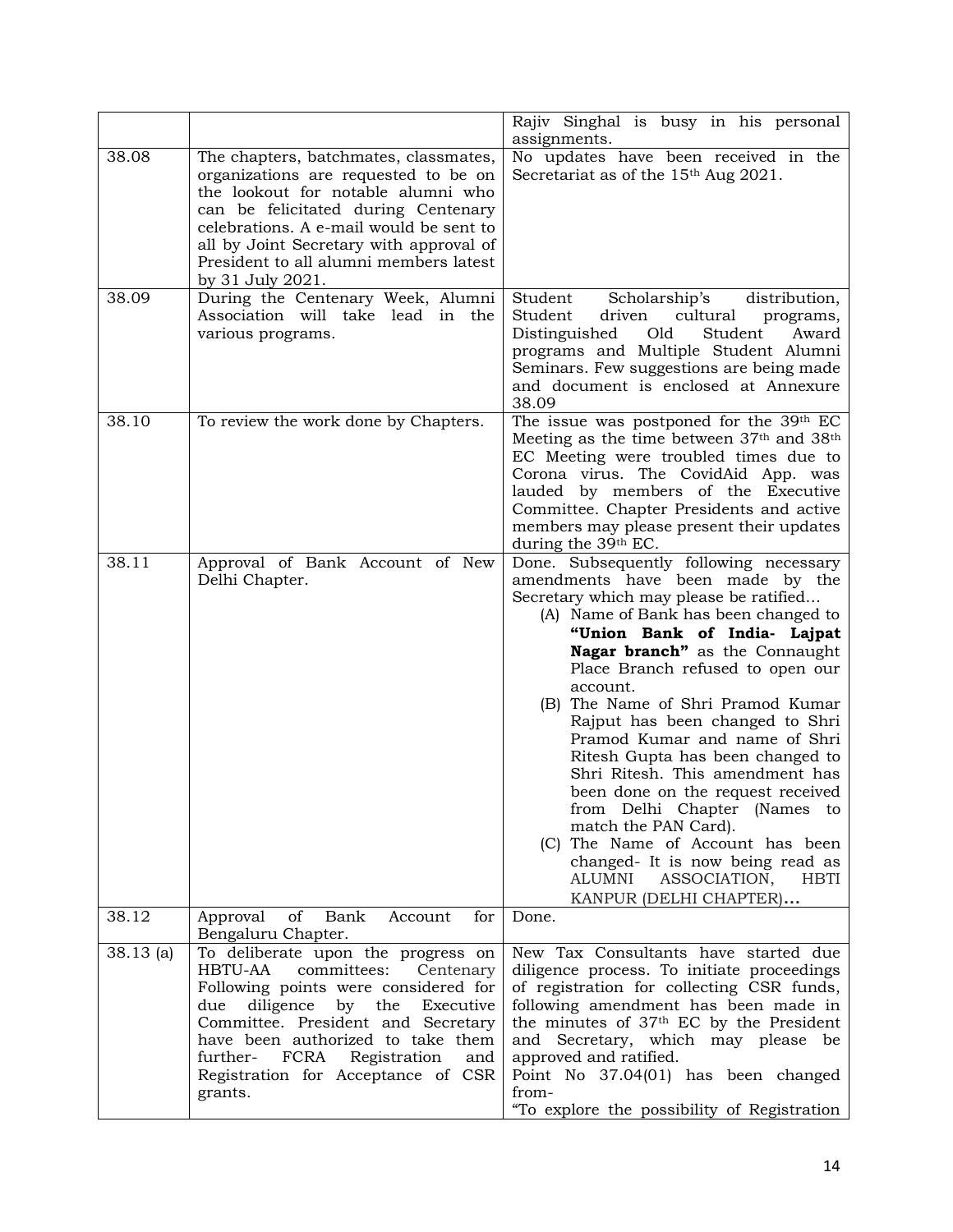| $38.13$ (b)   | Broadening the scope of ASCPC                                                                                                                                                                                                                                                                                                                                                               | of AA-HBTI Kanpur under the FCRA" to<br>"To explore the possibility of Registration<br>of AA-HBTI Kanpur under the FCRA Act<br>and Registration for Acceptance of CSR<br>grants".<br>S/ Shri Radha Kant Jaiswal and Pravin<br>Gupta to provide updates.                     |
|---------------|---------------------------------------------------------------------------------------------------------------------------------------------------------------------------------------------------------------------------------------------------------------------------------------------------------------------------------------------------------------------------------------------|-----------------------------------------------------------------------------------------------------------------------------------------------------------------------------------------------------------------------------------------------------------------------------|
| 38.13 ©       | To help HBTU Administration for<br>the Concept,<br>fixing up<br>Design,<br>Execution<br>procedures<br>help<br>in<br>garnering resources for the Centenary<br>Gate/ Pillar/ Time Capsule/ Hall of<br>Student Development<br>fame<br>and<br>(Activity) Centre focused on Human<br>Values, Professional Skills, Soft Skills,<br>Socially useful initiatives useful for all<br>individuals etc. | Secretary is continuously in touch with<br>the Hon. Vice Chancellor.<br>The Shatabdi Gate and Shatabdi Stambh<br>Projects have been taken up by the<br>University.<br>Roadmap for Student Development Centre<br>has been prepared and is enclosed at<br>Annexure $38.05(g)$ |
| $38.14$ (a)   | <b>Budgetary Provisions</b>                                                                                                                                                                                                                                                                                                                                                                 | No updates have been received. Tentative<br>Budgetary estimates are being enclosed at<br>Annexure 38.14(a). The allotment would<br>be decided based on the situation available<br>as on 30 Sept 2021 based on Treasurer<br>Report.                                          |
| $38.14$ (b)   | Sharing of Official Data with the<br>Chapter's and HBTU Administration                                                                                                                                                                                                                                                                                                                      | President and Secretary were authorized<br>for sharing of Data and is being executed<br>by the President & Secretary AA-HBTI<br>Kanpur.                                                                                                                                     |
| $38.14 \circ$ | Centenary Road                                                                                                                                                                                                                                                                                                                                                                              | The proposal has been communicated to<br>HBTU Administration. They are exploring<br>the possibility of doing it.                                                                                                                                                            |

#### **AGENDA POINT No. 39.03 Progress on HBTU-AA committees:**

**Centenary Celebrations Organization Committee** has been working on the footprint of the Event and a broad outline has been finalized by various members. The Dean (PRG) provided an up to date account of the progress at the level of Institution while the Secretary provided updates on the efforts of the Alumni Association. The Hon. Vice Chancellor confirmed that relevant committee's have been working for getting the different activities completed. A blueprint of program has been prepared. The elaborate details are being provided against the respective Agenda points.

#### **AGENDA POINT No. 39.04**

**To deliberate upon the progress of AA committees:** There is need for proper committee at Alumni Association level so as to coordinate the Centenary celebration at alumni level as well as HBTU Level. After collecting inputs from various quarters and senior alumni the following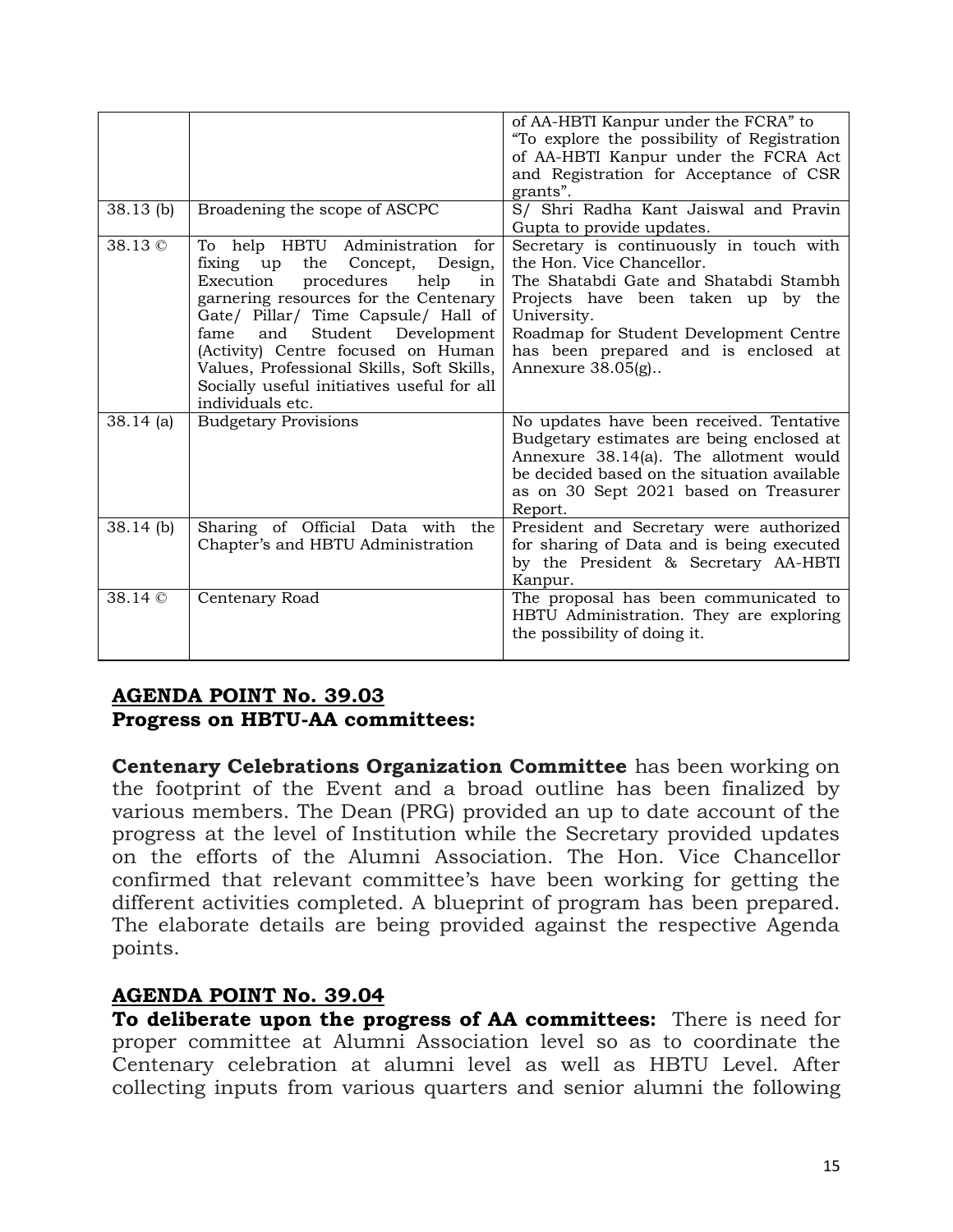structure is being proposed for **Centenary Celebrations Organization Committee**

- h) **EXECUTIVE COMMITTEE**: The EC being the apex committee has contributed by coordinating with HBTU, Centenary Committee and all sub committee's. A broad outline is being enclosed as mentioned against point No. 39.03
- i) **Advisory, Planning & Mentoring Committee (APM):** The mandate of Advisory, Planning and Mentoring Committee (APM) as also all the other committee's was discussed. The Hon. Vice Chancellor advised that the distribution of work may be done with the help of senior alumni and HBTU faculty members. The APM Committee may please get the assignment completed as per the mandate proposed in the 37th EC Meeting held on 27 Jan 2021.
- j) **Centenary Invitation Committee**: **The Centenary Invitation Committee has held one single meeting over virtual platform**. Resolution from Shri Munish Jain was received as a WhatsApp message that "Senior Members" be authorized to complete the task of sending invites and to ensure that eminent personalities be convinced to grace the occasion as Chief Guest's/ Guest's of Honour in the various programs of the centenary event. Since HBTU is a state administered University, it would be prudent and advisable to seek concurrence of the Hon. Vice Chancellor. To expedite procedures, the Hon. President and Hon. Secretary were authorized to interact with the Hon. Vice chancellor and seek his consent before short listing the Chief Guest's/ Guest's of Honour. Subsequently the senior members of the Invitation Committee would take it up further and invite great personalities.

#### k) **Award Committee**:

SOP has already submitted their report and award SOP is in place. The Hon. President and Hon. Secretary were authorized to constitute a Committee for identification of distinguished alumni. Subsequently, the task may be completed within the next 2-3 days.

#### l) **Stamp & Coinage Committee**:

The Stamp and Coinage Committee has held several meetings and completed the due diligence for application to be submitted. Secretary AA worked closely with the HBTU Administration to complete the codal formalities of application.

The application process having been completed by the HBTU administration; persuasion is being done at various levels. The Hon. Vice Chancellor provided an update and status of efforts made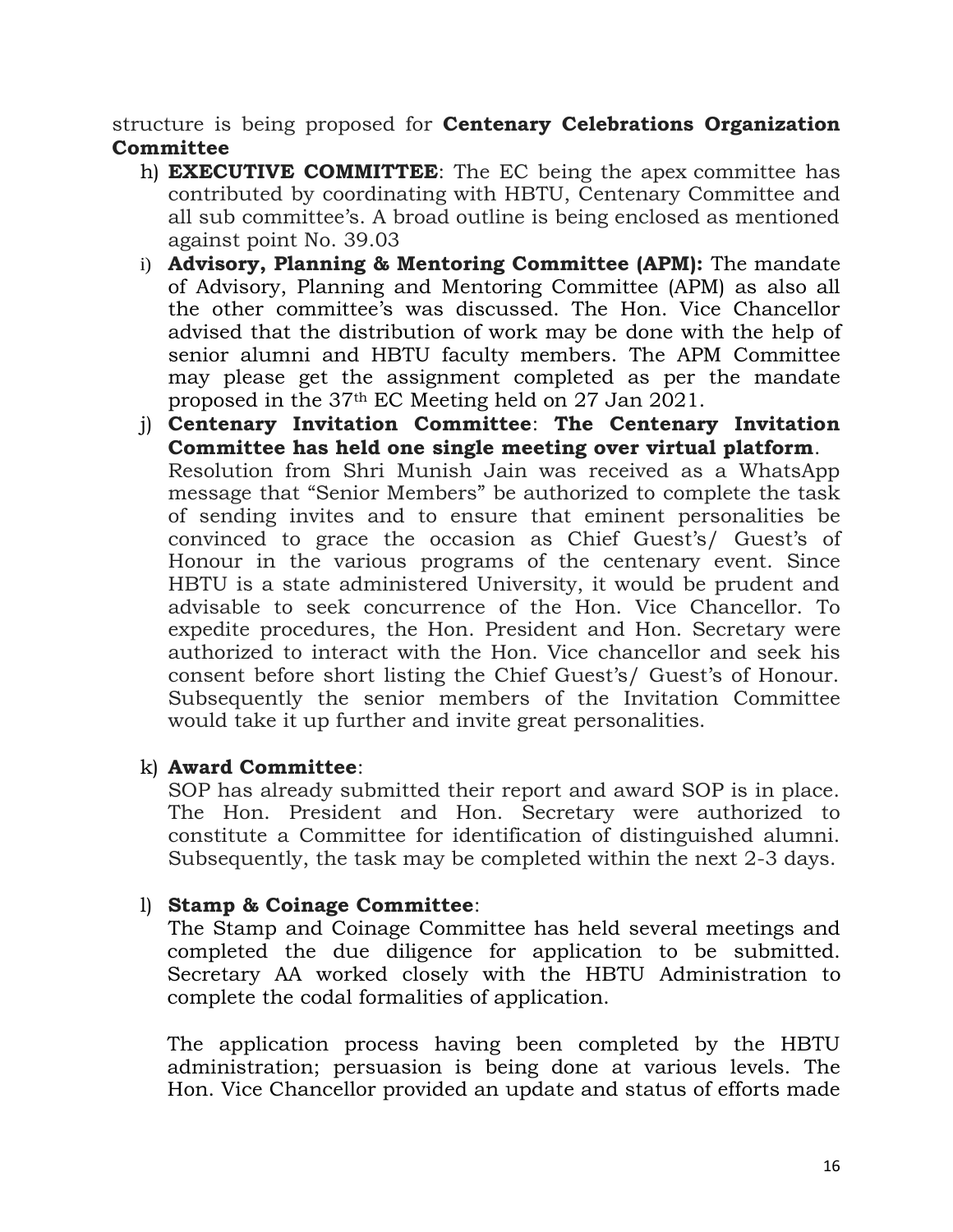by Stamp and Coinage Committee. Due to time constraints a commemorative stamp has been denied and the process of getting the stamp issued in "My Stamp" category have been initiated. The persuasion for application submitted for the Commemorative Coin is being done and the HBTU Committee members are in touch with New Delhi Chapter.

m)**Souvenir Committee**: AA had already confirmed that it would lead to prepare a digital version of Coffee Table Souvenir, covering 100 years of glorious past of HBTU.

**Sh Prasoon Verma** requested EC to accord administrative and financial sanctions commensurate with the gravity of financial requirements in such activities. Secretary opined that the activity may please be divided in two distinct parts- Contents & Logistics. Members accepted this. The souvenir committee has once again requested that an adequate budget may be sanctioned for design of CTB by professionals vide official communication where the opinion of most of the members of Souvenir Committee had been obtained. A team of HBTU Faculty members and students are working relentlessly and progress is keenly monitored by the Hon. Vice Chancellor, HBTU Kanpur. A budgetary estimate for getting the "Coffee table book"/ "Smriti Manjusha" compiled, designed and printed is being enclosed.

#### n) **Memorial Committee**:

It had been decided that AA-HBTU Kanpur would lead in **"**Development of Alumni initiatives for enrichment of student skills, extra-curricular and extramural activities of extension by the University". The initiative of Centenary Gate and Centenary Memorial Stambh has been taken up by the University.

The Hon. Vice Chancellor confirmed that the work has already been taken up by the HBTU Administration. A tentative roadmap of proposed Student Skills Development Centre and initiatives are being enclosed at Annexure (II).

#### **AGENDA POINT No. 39.05**

#### **To make all out efforts to ensure that Alumni Association- HBTI Kanpur will coordinate with regions and get zonal level events.**

No updates have been received from the Zonal Committee's. The Zonal Coordinators may please keep in touch for further action in this regard. Shri Pramod Rajput & Shri Prasoon Verma, Presidents of New Delhi and Bengaluru Chapter respectively; said that the zonal event may be done later on during the period ending Nov 2022. The Hon Secretary and Shri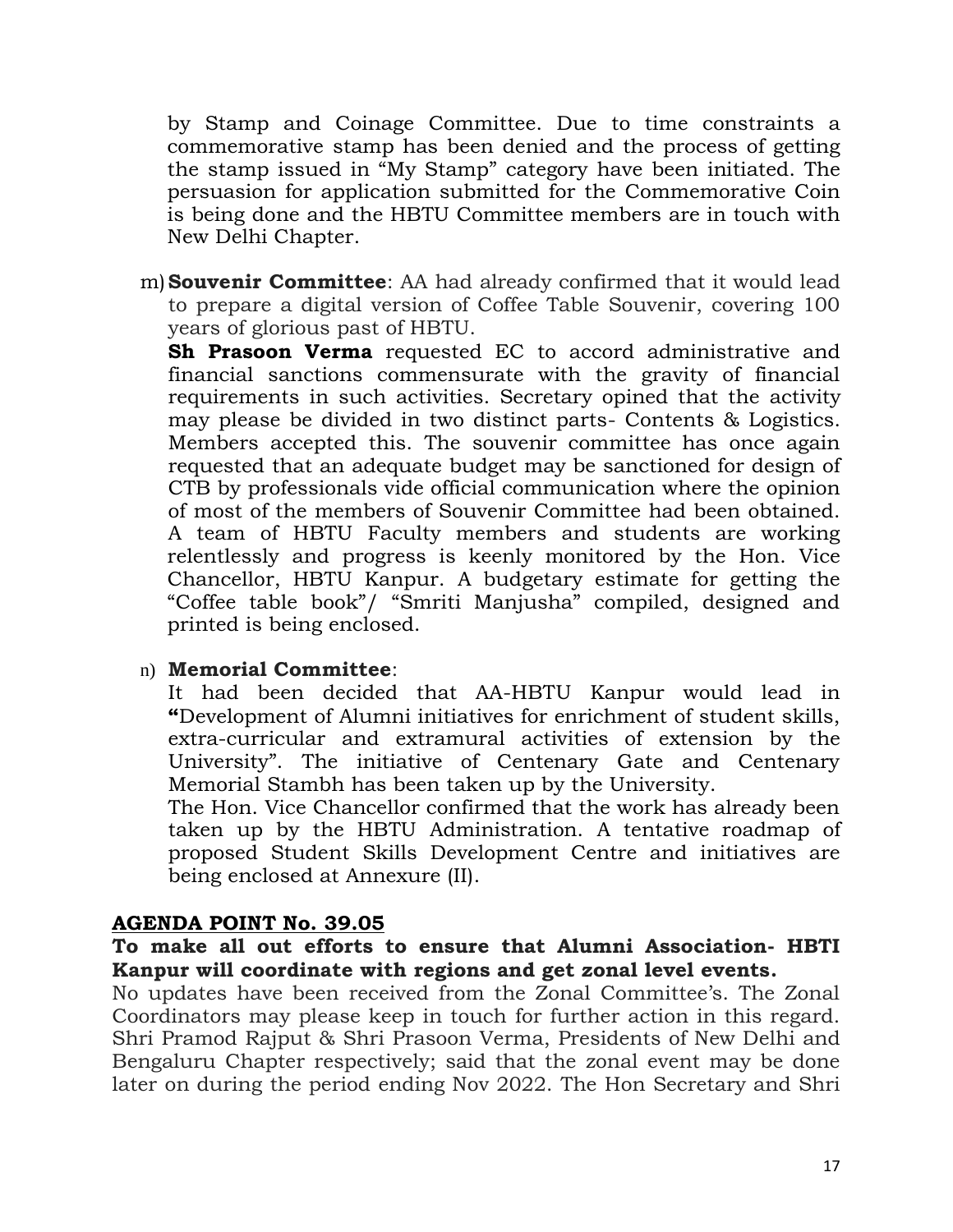Rajeev Singhal EC Member (Chapter coordination) may be contacted for assistance.

## **AGENDA POINT No. 39.06**

#### **Centenary Alumni Award**

It was decided to give awards to distinguished alumni during Centenary Celebration Week. All event would be managed by the Alumni Association.

- The chapters presidents and office bearers, batchmates, classmates, organizations are requested to be on the lookout for notable alumni who can be felicitated during Centenary celebrations.
- A email would be sent to all by Joint Secretary with approval of President to all alumni members latest by 20 Sep 2021 so that all nomination can be collected by 30 Sep 2021.
- It would be placed for Screening Committee which would submit the scrutinized names to the Award Selection Committee by 10 Oct 2021.
- Award Selection committee: It would complete its proceeding by 17 Oct 2021 so that the Awardee are given time to travel for acceptance of Award during Centenary Celebration.
- Hon. Secretary would coordinate the efforts of Centenary Award Committee and collect relevant inputs from the fraternity.

## **Agenda Point No. 39.07**

## **To review progress by chapters on various alumni activities**

*The Chapter Presidents are requested to present an update of activities of the Alumni Association leading to the Centenary Celebrations in Nov 2021 and subsequently during the next calendar year leading up to the closure of centenary celebrations in Nov 2022.*

| -- <i>--</i> --- 1-- |              |                                               |                                               |  |                |  |                     |  |                |      |
|----------------------|--------------|-----------------------------------------------|-----------------------------------------------|--|----------------|--|---------------------|--|----------------|------|
| Chapter              |              | Targets and its Achievement during Q1 of 2021 |                                               |  |                |  |                     |  |                |      |
|                      | $ASCPC$ @ 1  |                                               | Life Member                                   |  | Newsletter @ 1 |  | Advertise           |  | Meeting        | Q1   |
|                      |              |                                               | Webinar each $ $ $\overline{a}$ 5 LM each $ $ |  | Article        |  | each   Material @ 1 |  | 2021           | (a)  |
|                      | <i>month</i> |                                               | month.                                        |  | month          |  | each month          |  | meeting        | each |
|                      |              |                                               |                                               |  |                |  |                     |  | <b>Quarter</b> |      |
| Bengaluru            |              |                                               | 5                                             |  |                |  |                     |  |                |      |
| Faridabad            |              |                                               | 5                                             |  |                |  |                     |  |                |      |
| Gurugram             |              |                                               | 5                                             |  |                |  |                     |  |                |      |
| Lucknow              |              |                                               | 5                                             |  |                |  |                     |  |                |      |
| Mumbai               |              |                                               | 5                                             |  |                |  |                     |  |                |      |
| Pune                 |              |                                               | 5                                             |  |                |  |                     |  |                |      |
| Chandigarh           |              |                                               | 5                                             |  |                |  |                     |  |                |      |

#### *Format for Chapter Activities*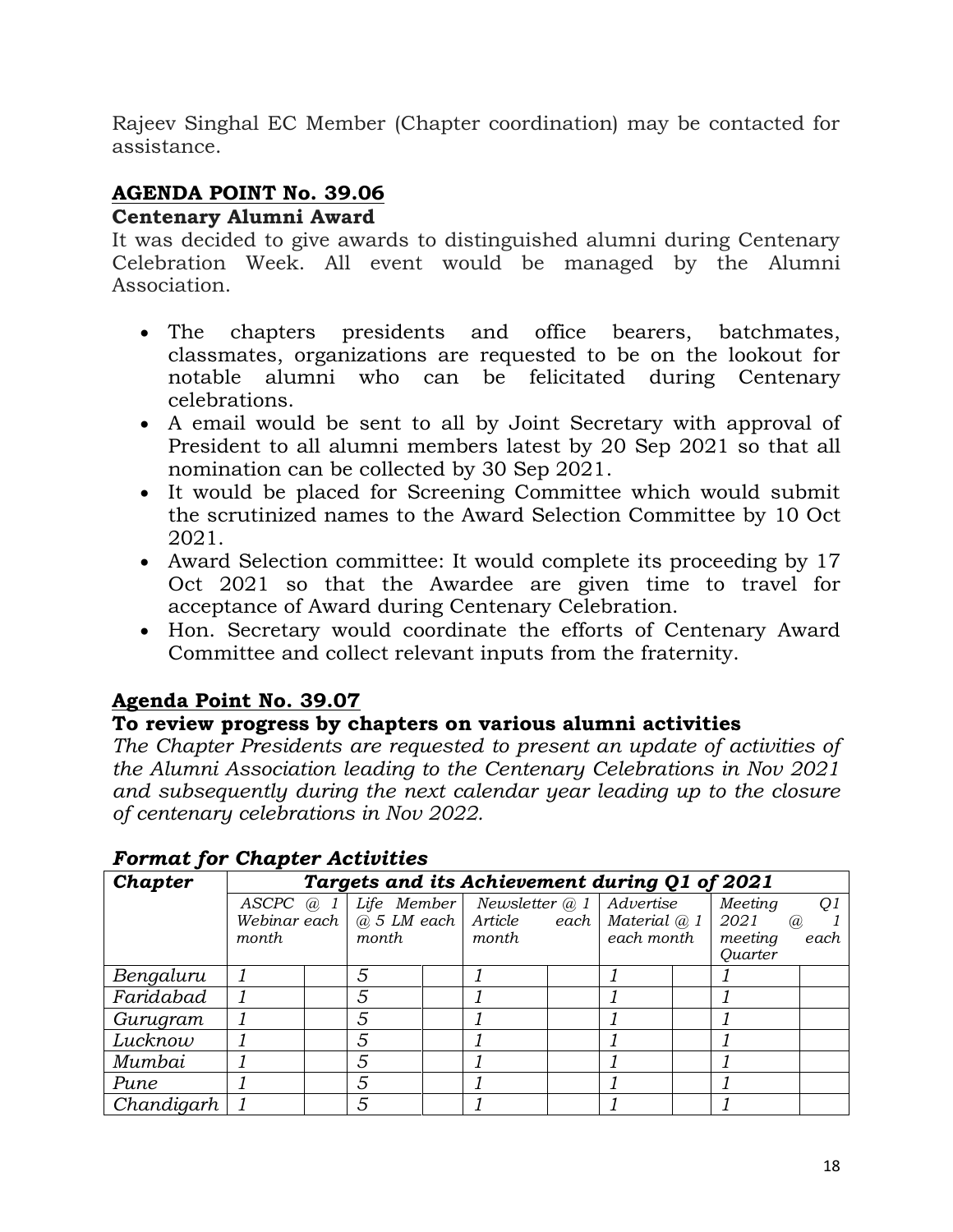| Hyderabad |  |  |  |  |  |
|-----------|--|--|--|--|--|
| Kanpur    |  |  |  |  |  |
| Delhi     |  |  |  |  |  |
| Sikkim    |  |  |  |  |  |

The Harcourtians in North America planning to establish of a Primary Health Centre at HBTU Kanpur for all the stakeholders including the Students, Faculty, Staff and Alumni; with the help and extension of all stake holders. The V C HBTU Kanpur has explored the possibility of such an initiative to be completed. A probable location has been identified. Kanpur Chapter AA HBTI Kanpur is working with the HBTU and detailed report is awaited.

#### **AGENDA POINT No. 39.08** *Approval of Bank Account for Kanpur Chapter*

*The Executive Committee, (referred as "Board" in Bank Parlance) Alumni Association HBTI, Kanpur approved as following.*

*"It is resolved that the Executive Committee, Alumni Association HBTI, Kanpur be and hereby given approval for opening a saving account with State Bank of India, Branch Nadri Bazar, Swaroop Nagar, Kanpur- 208 002; Uttar Pradesh in the name of ALUMNI ASSOCIATION, HBTI, Kanpur Chapter in the city of Kanpur and authorized the Kanpur Chapter to operate the said account and also to file the necessary documents for account opening the said accounts as may be required by the bank.*

*It is resolved that the Executive Committee, Alumni Association HBTI, Kanpur be and hereby gives approval for the account operation of ALUMNI ASSOCIATION, HBTI Kanpur – Kanpur Chapter account and operation mode will be Jointly by.*

- *1. Either Sh Sanjeev Bansal (President) Or Sh.Pankaj Kumar (Secretary) And*
- *2. Sh Avinash Nigam (Treasurer)*

*It is resolved that the Executive Committee, Alumni Association HBTI, Kanpur be and hereby gives approval of the Amount of Rs 1,00,000/- (Rs One Lakh only) as limit for single transactionin Alumni Association HBTI, Kanpur –Kanpur Chapter Bank Account by the authorized Signatories.*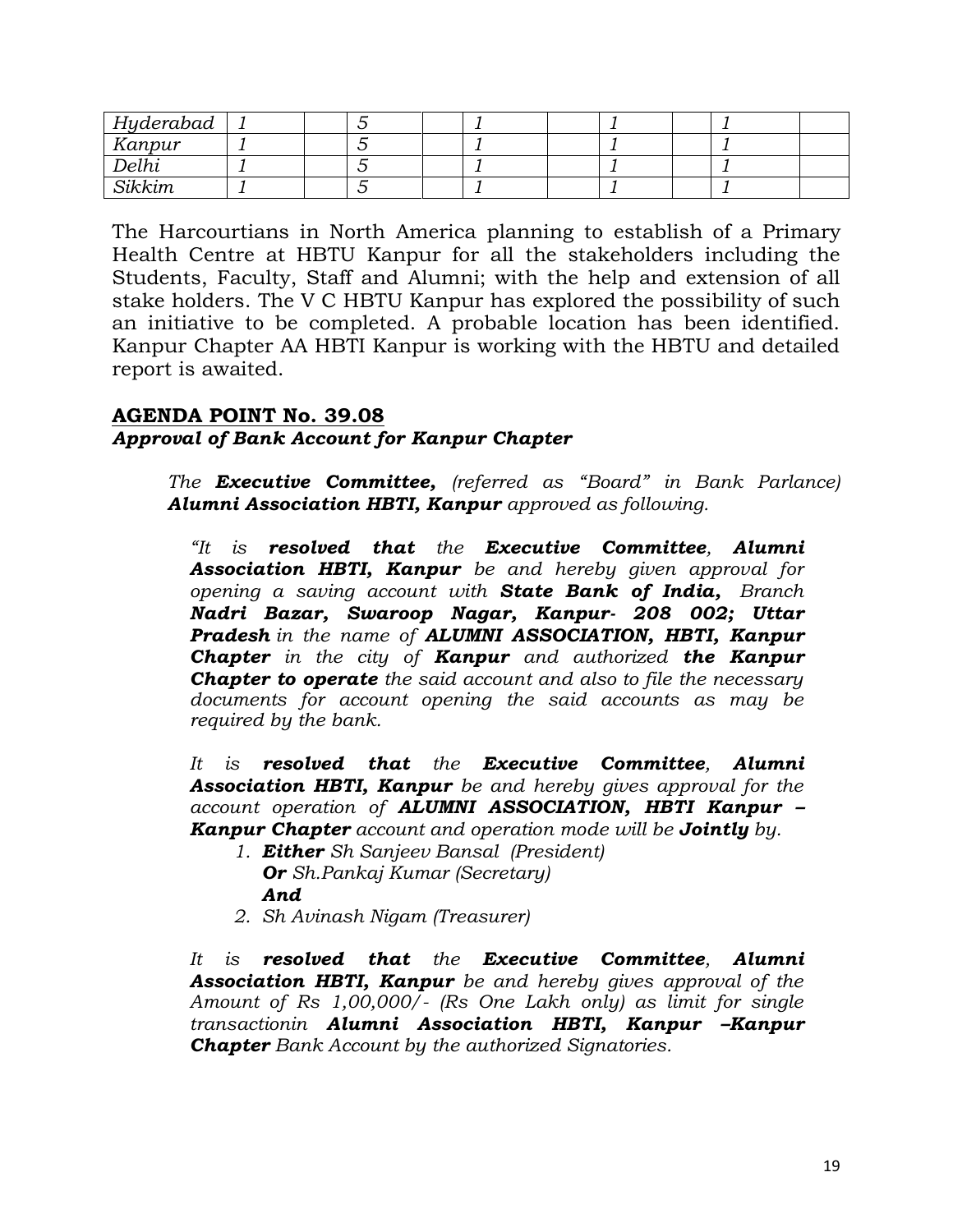*It is resolved that the Executive Committee, HBTI, Kanpur, approved the document containing11 points mentioned in the Annexure-03 for submitting to the State Bank of India by Kanpur Chapter.* 

*It is resolved that the Alumni Association HBTI, Kanpur– Kanpur Chapter, are bound and strictly adhere by the Standard Operating Procedures and guidelines incorporated in approved minutes of the 35th Executive Committee vide agenda point no. 35.06."*

*Board Resolution is enclosed at Annexure (III).*

#### **AGENDA POINT No. 39.09**

#### **To fix up a tentative schedule for the forthcoming EC meetings leading up to the Centenary Celebrations.**

th EC Meeting – Sunday 19th Sep 2021 7:30 PM- 9:00 PM st EC Meeting –Sunday 03rd Oct 2021 7:30 PM- 9:00 PM nd EC Meeting – Sunday 17th Oct 2021 7:30 PM- 9:00 PM rd EC Meeting – Sunday 31st Oct 2021 7:30 PM- 9:00 PM th EC Meeting – Sunday 14th Nov 2021 7:30 PM- 9:00 PM

The above proposal was approved and the forthcoming meetings of the Executive Committee shall be conducted as per the above schedule.

#### **AGENDA POINT No. 39.10**

#### **The Scholarship Committee:**

This year also the Alumni Association would be giving Scholarship to all the branches of 2nd and 3rd year B Tech Engineering (12 per year so total 24 ). The Selection Committee is made as following

- i) Mr S P Dehar as Chairman
- ii) Mr Radha Kant Jaiswal as Convenor
- iii) Dr Neeta Awasthy as member
- iv) Dr Nirmal Srivastava as member
- v) Sh. Puneet Vidhyarthi as member.
- vi) Chairman may coopt anyone whom he thinks would be able to cooperate in the process.

#### **AGENDA POINT No. 39.11 Tentative Schedule:**

Parallelly an Exhibition of Leather Industry at CSA grounds showcasing the immense potential of Leather Technology Department. Driven by Council of Leather exporters and Kanpur Chapter AA HBTI Kanpur.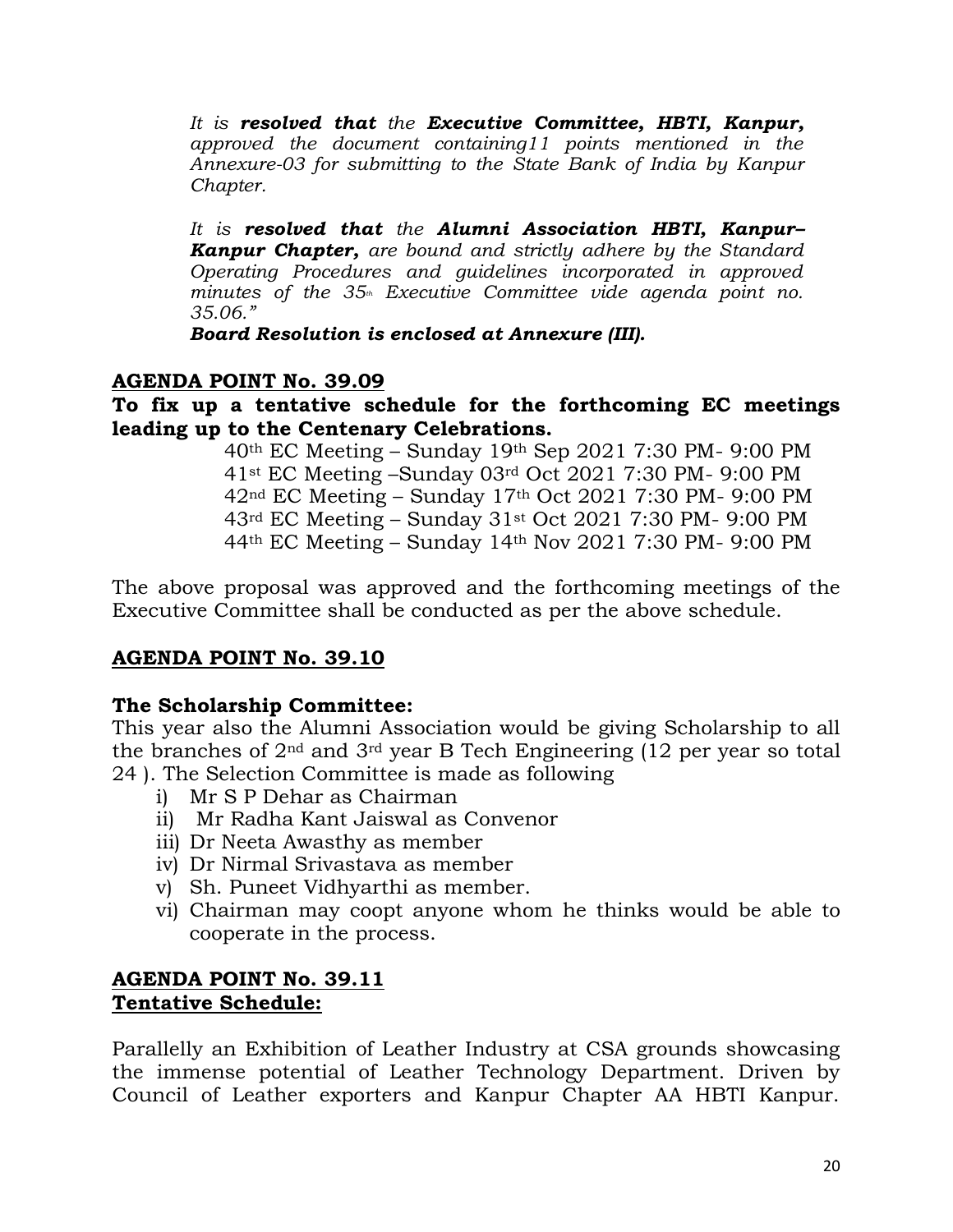Event will increase the footfall and walk ins. Broadcast of name of HBTU across the city.

#### **(This will finally be decided based of covid protocol based at that time)**

#### **AGENDA POINT No. 39.12**

With the permission of chair, the formation of various committee was discussed and Committee authorized President and Secretary to form the various committees for smooth functioning of the Celebrations.

(i) HBTU Committee: Following two committees were formed by the HBTU for follow up of the work. The Alumni members are coordinating with their efforts:

| <b>Stamp and Coinage Committee</b> |    |      |             |               |                                       |  |  |  |  |  |
|------------------------------------|----|------|-------------|---------------|---------------------------------------|--|--|--|--|--|
| <b>SL</b>                          |    |      | <b>NAME</b> | <b>MOBILE</b> | <b>Comments</b>                       |  |  |  |  |  |
|                                    | Hr | Prof | Krishna Raj | 9450607840    | Mr P K Rajput and Mr Rakesh Goel are  |  |  |  |  |  |
|                                    |    |      | Sanieev     |               | coordinating efforts from Alumni Side |  |  |  |  |  |
|                                    | Hr | Dr   | Kumar       | 7081300678    |                                       |  |  |  |  |  |

|     |    | <b>Souvenir Committee</b> |                   |               |                                         |
|-----|----|---------------------------|-------------------|---------------|-----------------------------------------|
| S L |    |                           | <b>NAME</b>       | <b>MOBILE</b> | <b>Comments</b>                         |
|     | Hr | Prof                      | Yaduvir Singh     | 7081300508    |                                         |
|     |    |                           | Pramod<br>Kumar   |               |                                         |
| 2   | Hr | Prof                      | Kamani            | 9839027026    | students are working in close<br>The    |
| 3   | Hr | Prof                      | Krishna Raj       | 9450607840    | coordination with the Hon Secy Alumni   |
| 4   | Hr | Mr                        | Anjaney Basedia   | 6393702287    | Association and substantial work has    |
|     |    |                           | Pradyumn<br>Kumar |               | been completed. Mr Prashant Arlekar,    |
| 5   | Hr | Mr                        | Anand             | 8318849239    | Shri I P Yaday and Mr Prasoon Verma     |
| 6   | Hr | Mr                        | Ashish Mishra     | 5122532571    | are in touch with team from Alumni Side |

(ii) A HBTI Kanpur Committee: Following committees were formed by the Executive Committee for follow up of the work. The Alumni members are requested to kindly adhere to the time limits and coordinate their efforts: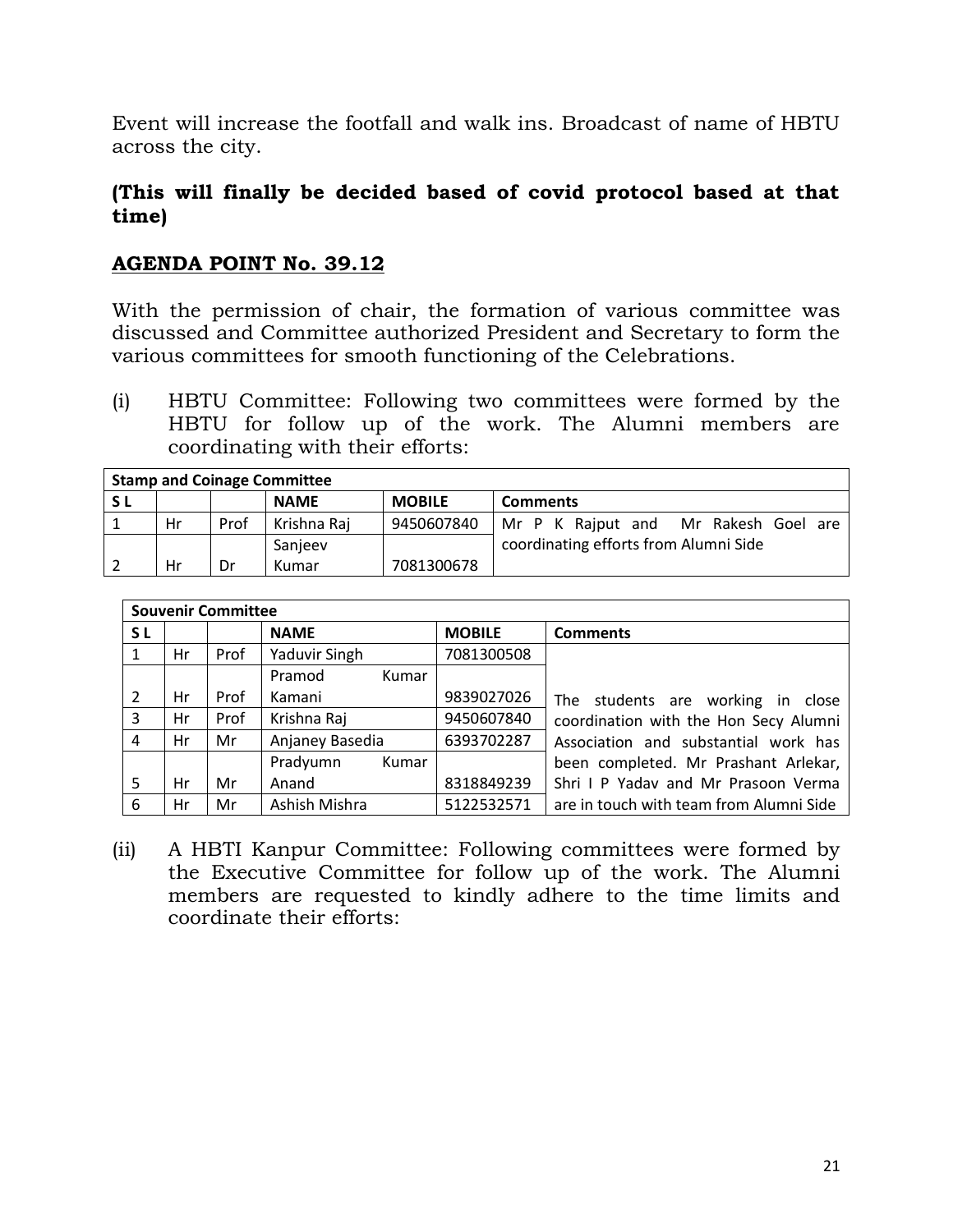|     | AWARD SCREENING COMMITTEE |      |                        |               |                                                |  |  |  |  |
|-----|---------------------------|------|------------------------|---------------|------------------------------------------------|--|--|--|--|
| S L |                           |      | <b>NAME</b>            | <b>MOBILE</b> | <b>Comments</b>                                |  |  |  |  |
|     |                           |      | <b>Munish</b><br>Kumar |               | Alumni office would provide all details to the |  |  |  |  |
|     | Hr                        | Mr   | Jain                   | 9810704575    | committee in the excel format once the time    |  |  |  |  |
|     | Hr                        | Mr   | Ravi Murthy            | 9822070314    | limit is over. Committee<br>would screen       |  |  |  |  |
|     | Hr                        | Prof | <b>AVN Swamy</b>       | 9581003571    | names and send the full list with their        |  |  |  |  |
|     | Hr                        | Mr   | P.K. Rajput            | 9212501424    | recommendation.                                |  |  |  |  |

## DISTINGUISHED AWARD COMMITTEE

| <b>SL</b> |                 |      | <b>NAME</b>                | <b>MOBILE</b> | <b>Comments</b>                   |
|-----------|-----------------|------|----------------------------|---------------|-----------------------------------|
|           | Hr              | Mr   | Balram Upadhyay - Chairman | 9453048884    | Screening Committee<br>Once       |
|           | Hr              | Mr   | Vivek Mishra - Convenor    | 9336270570    | submits th report by 10 Oct,      |
| 3         | Hr              | Mr   | Rajeev Singhal             | 8600998070    | The Award Committee would         |
| 4         | Hr <sub>1</sub> | Ms   | Swapnalekha Basak          | 9920992599    | meet quickly to finalize the list |
|           | Hr <sub>1</sub> | l Dr | P K Kamani                 | 9839027026    | by 17/18 Oct 2021 so that the     |
| 6         | Hr              | l Dr | Raghuraj Singh             | 9415153745    | Awardee can travel to Kanpur      |

|     | <b>SCHOLARSHIP COMMITTEE</b> |    |                             |                 |                                       |  |  |  |  |
|-----|------------------------------|----|-----------------------------|-----------------|---------------------------------------|--|--|--|--|
| S L |                              |    | <b>NAME</b>                 | <b>Comments</b> |                                       |  |  |  |  |
|     | Hr                           | Mr | S.P. Dehar CHAIRMAN         | 9958100291      | We have to complete the selection of  |  |  |  |  |
|     | Hr                           | Mr | Radha Kant Jaiswal CONVENER | 8588831464      | twelve students each from the II nd   |  |  |  |  |
|     | Hr                           | Dr | Neeta Awasthy               | 9873062986      | and III rd years respectively. Ensure |  |  |  |  |
|     | Hr                           | Mr | Puneet Vidyarthi            | 9891258369      | that due diligence is completed and   |  |  |  |  |
|     |                              |    |                             |                 | the program be conducted in most      |  |  |  |  |
|     | Hr                           | Dr | Nirmal Srivastava           | 9888712889      | efficient manner.                     |  |  |  |  |

|           | MOMENTO COMMITTEE |      |                       |               |                                              |  |  |  |  |  |
|-----------|-------------------|------|-----------------------|---------------|----------------------------------------------|--|--|--|--|--|
| <b>SL</b> |                   |      | <b>NAME</b>           | <b>MOBILE</b> | <b>Comments</b>                              |  |  |  |  |  |
|           |                   |      | K.M.<br>Agarwal       |               | Some have been identified by Shri K M        |  |  |  |  |  |
|           | Hr                | Mr   | Chairman              | 9810058378    | Agrawal                                      |  |  |  |  |  |
| 2         | $Hr$              | Mr   | Jagmohan Saluja       | 9936914914    | We request the Committee members to          |  |  |  |  |  |
| 3         | Hr                | Cmdr | Manoj Kumar Singh     |               | present a plan for the complete logistics of |  |  |  |  |  |
| 4         | $Hr$ l            | Mr   | <b>Arvind Garg</b>    | 9336101462    | selection,<br>sourcing,<br>purchase<br>and   |  |  |  |  |  |
|           | Hr                | Mr   | Rajnish Chandra Dixit | 9450014176    | distribution of Memento's & Souvenir Items   |  |  |  |  |  |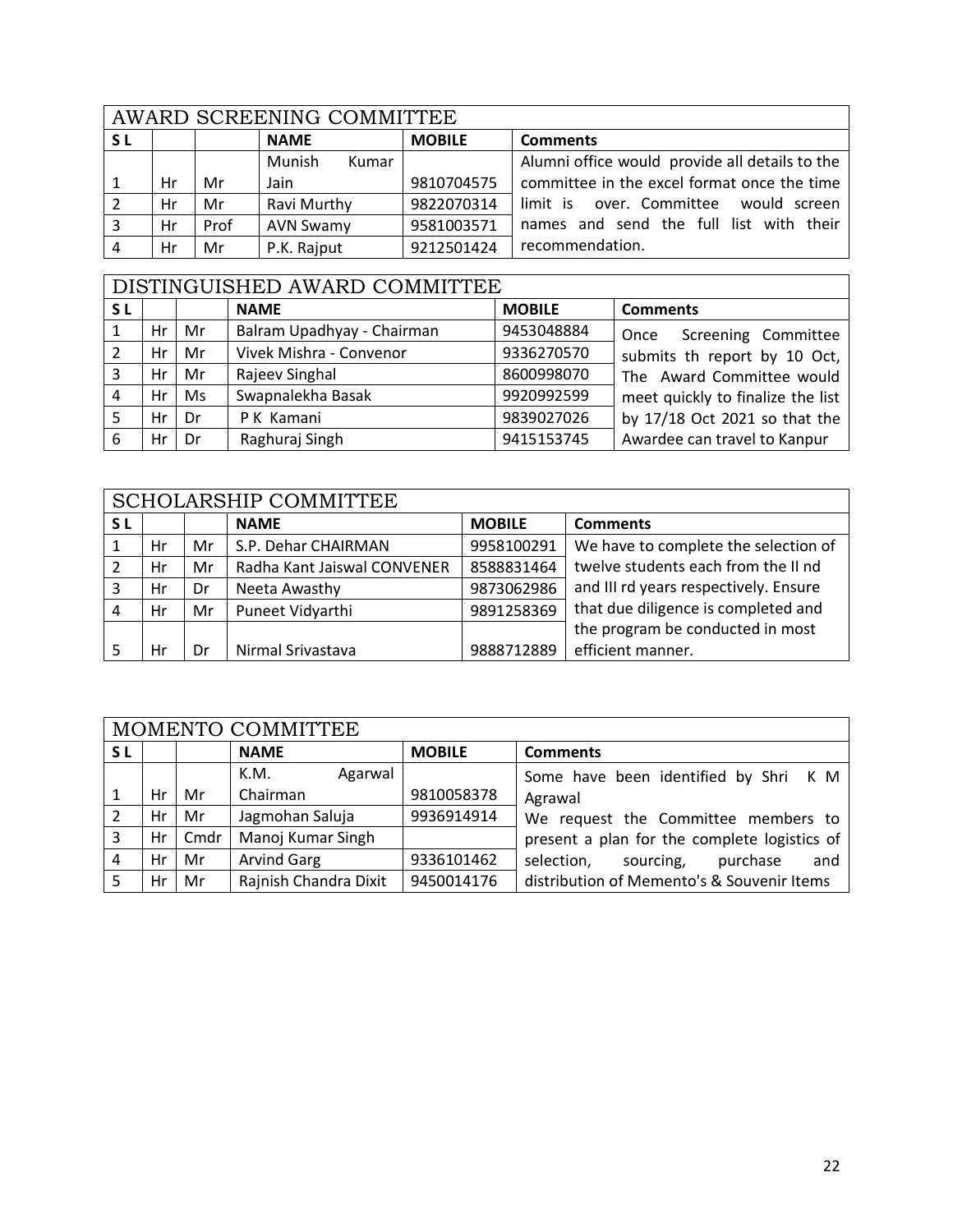|     | <b>SEMINAR COMMITTEE</b> |      |                |               |                                            |  |  |  |
|-----|--------------------------|------|----------------|---------------|--------------------------------------------|--|--|--|
| S L |                          |      | <b>NAME</b>    | <b>MOBILE</b> | <b>Comments</b>                            |  |  |  |
|     |                          |      |                |               | Development<br>Students<br>Convenor<br>оf  |  |  |  |
|     | Hr                       | Prof | Purnendu Ghosh | 9829011232    | Programs                                   |  |  |  |
|     |                          |      | Ashutosh       |               |                                            |  |  |  |
|     | Hr                       | Dr   | Karnataka      | 9818092192    | Convenor of Aatmanirbhar Bharat (Kanpur)   |  |  |  |
| 3   | Hr                       | Mr   | Sushil Kumar   | 9871004983    | Coordinator                                |  |  |  |
| 4   | Hr                       | Mr   | Vivek Mishra   | 9336270570    | Coordination with HBTU official fraternity |  |  |  |

|           | RESOURCES MOBILISATION COMMITTEE |    |                    |               |                                               |  |  |  |  |  |
|-----------|----------------------------------|----|--------------------|---------------|-----------------------------------------------|--|--|--|--|--|
| <b>SL</b> |                                  |    | <b>NAME</b>        | <b>MOBILE</b> | <b>Comments</b>                               |  |  |  |  |  |
|           |                                  |    | Chandra<br>Rajnish |               |                                               |  |  |  |  |  |
|           | Hr                               | Mr | Dixit              | 9450014176    |                                               |  |  |  |  |  |
|           | Hr                               | Mr | Dwijendra Mathur   | 9312664533    | All Alumni Association Members, Chapter       |  |  |  |  |  |
| 3         | Hr                               | Dr | Subhash Srivastava | 9820082351    | Coordinators Overseas friends. Donors and     |  |  |  |  |  |
| 4         | Hr                               | Mr | Mayank Jain        | 9212247541    | Contributors, all Life Members to help in the |  |  |  |  |  |
|           | Hr                               | Mr | Sanjeev Bansal     | 9839032516    | organization of event.                        |  |  |  |  |  |

|           | REGISTRATION COMMITTEE |    |                |               |                                                |
|-----------|------------------------|----|----------------|---------------|------------------------------------------------|
| <b>SL</b> |                        |    | <b>NAME</b>    | <b>MOBILE</b> | <b>Comments</b>                                |
|           | Hr                     | Mr | Praveen Gupta  | 9890633500    | All EC (Incl. Coopted) Members to help         |
| 2         | Hr                     | Mr | Swapnalekha    | 9920292599    | maximise                                       |
| 3         | Hr                     | Mr | Mayank Jain    | 9212247541    | participation. Mr Praveen Gupta to provide     |
| 4         | Hr                     | Mr | Rajeev Singhal | 8600998070    | all software and I.T. related support. Prasoon |
|           |                        |    |                |               | Verma to organize social media platforms       |
|           | Hr                     | Mr | Prasoon Verma  | 9167440308    | and publicity of the event.                    |

|    | RECEPTION COMMITTEE |    |                   |               |                 |  |  |  |  |
|----|---------------------|----|-------------------|---------------|-----------------|--|--|--|--|
| SΓ |                     |    | <b>NAME</b>       | <b>MOBILE</b> | <b>Comments</b> |  |  |  |  |
|    | Hr                  | Mr | Harendra Agrawal  | 9810431909    |                 |  |  |  |  |
|    | Hr                  | Mr | Munish Kumar Jain | 9810704575    |                 |  |  |  |  |
|    | Hr                  | Dr | R P Singh         | 9415405642    |                 |  |  |  |  |
|    | Hr                  | Mr | K M Agrawal       | 9810058378    |                 |  |  |  |  |
|    | Hr                  | Dr | Onkar Singh       | 9415114011    |                 |  |  |  |  |

|                                     | STUDENT DEVELOPMENT CENTRE COMMITTEE   |    |                   |            |  |  |  |  |
|-------------------------------------|----------------------------------------|----|-------------------|------------|--|--|--|--|
| SL.<br><b>NAME</b><br><b>MOBILE</b> |                                        |    |                   |            |  |  |  |  |
|                                     | Hr                                     | Mr | Vivek Mishra      | 9336270570 |  |  |  |  |
|                                     | Vipin Shukla<br>9971015790<br>Hr<br>Dr |    |                   |            |  |  |  |  |
|                                     | Hr                                     | Mr | Pankaj Srivastava | 9839148908 |  |  |  |  |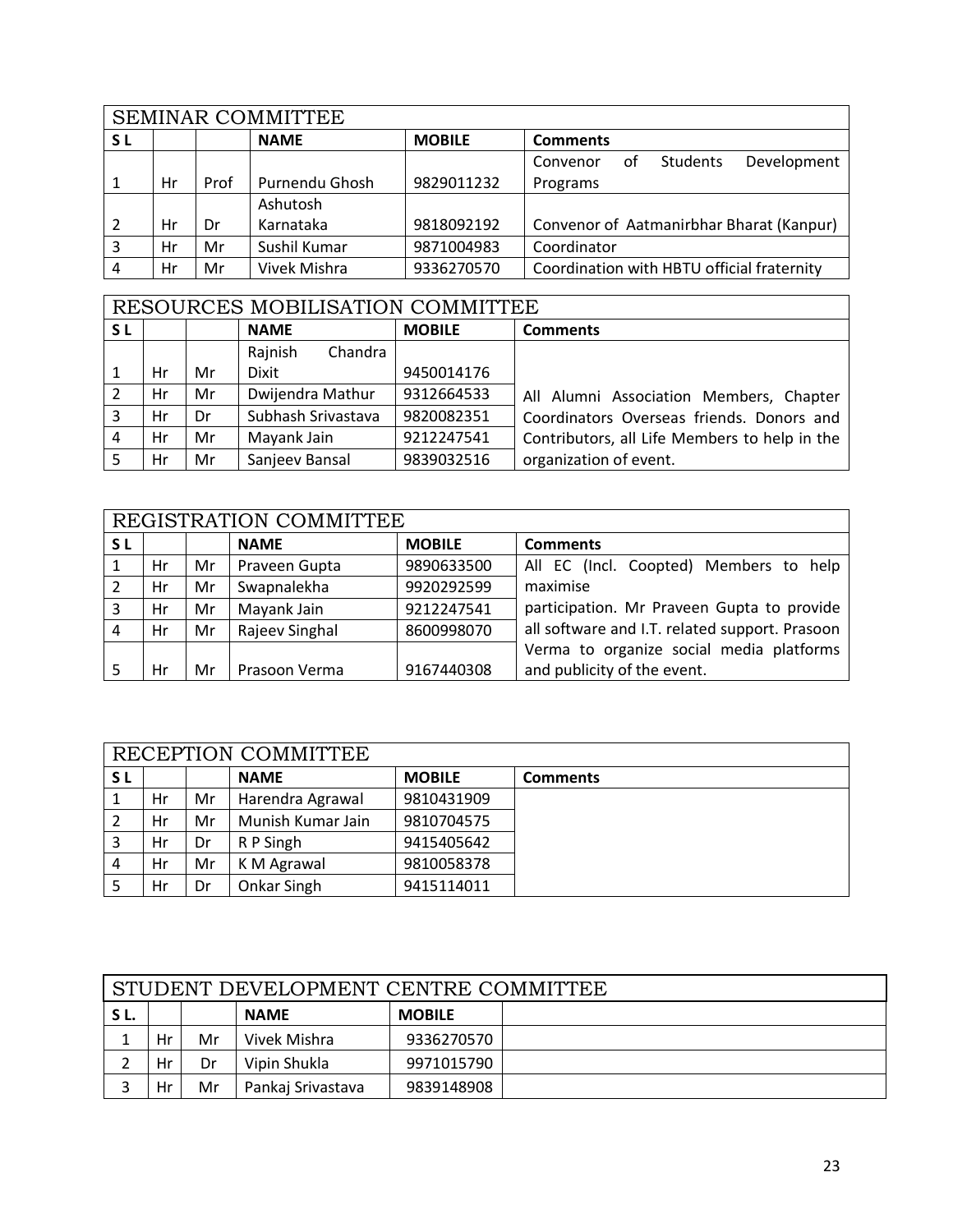| 4  | Hr | Mr | Avinash Nigam     | 9648559922  |                                                         |
|----|----|----|-------------------|-------------|---------------------------------------------------------|
| 5  | Hr | Mr | Rajeev Gupta      | 7860028344  |                                                         |
| 6  | Hr | Mr | Sudhir Kant       | 9909097018  |                                                         |
|    | Hr | Mr | Yogesh Kumar Goel | 16016720593 | <b>Chapter President: Harcourtians in North America</b> |
| 8  | Hr | Mr | Ashwani Verma     | 17326683943 | Vice President: Harcourtians in North America           |
| 9  | Hr | Mr | Akhil Kumar Khare | 17322089033 | Senior fraternity member in NA                          |
| 10 | Hr | Mr | Avinash           | 15039952030 | Senior fraternity member in NA                          |
| 11 | Hr | Ms | Yagya Verma       | 12017489753 | Young Harcourtian in NA.                                |

Meeting ended with vote of thanks to the chair

## HON SECRETARY

VIVEK MISHRA. BALRAM UPADHYAY

Dated: 14 Sep 2021

#### **Annexure-II**

| Date       | Day             | Event                                                 | Location                                       | <b>Start Time</b> | Lead        | <b>Fixed</b><br><b>Budget</b> | <b>Proportionate</b><br><b>Budget</b> |
|------------|-----------------|-------------------------------------------------------|------------------------------------------------|-------------------|-------------|-------------------------------|---------------------------------------|
| 16/09/2021 | <b>THU</b>      | Online<br><b>Registration</b>                         | <b>Online</b><br><b>Platform AA</b><br>Website | 9:00 AM           | AA          | 25,000.00                     |                                       |
| 25/11/2021 | <b>THU</b>      | HavanPoojan                                           | Main<br><b>Building</b><br>(Portico)           | 8:30 AM           | <b>HBTU</b> |                               | ۰                                     |
| 25/11/2021 | <b>THU</b>      | <b>Registration</b><br>for 800                        | <b>Multipurpose</b><br>Hall (WC)               | 8:30 AM           | AA          |                               | 4,00,000.00                           |
| 25/11/2021 | <b>THU</b>      | <b>Inaugural</b><br>Program                           | <b>Multipurpose</b><br>Hall (WC)               | 11:00 AM          | <b>HBTU</b> | 2,00,000.00                   | ۰                                     |
| 25/11/2021 | <b>Thursday</b> | <b>Inaugural</b><br>Program                           | <b>Multipurpose</b><br>Hall (WC)               | 11:00 AM          | AA          | 7,50,000.00                   | ۰                                     |
| 25/11/2021 | <b>Thursday</b> | <b>Seminar</b><br><b>Atmanirbhar</b><br><b>Kanpur</b> | <b>West Campus</b>                             | 2:00 PM           | AA          | 2,50,000.00                   | ۰                                     |

#### **HBTU & AA HBTI KANPUR CENTENARY CELEBRATION**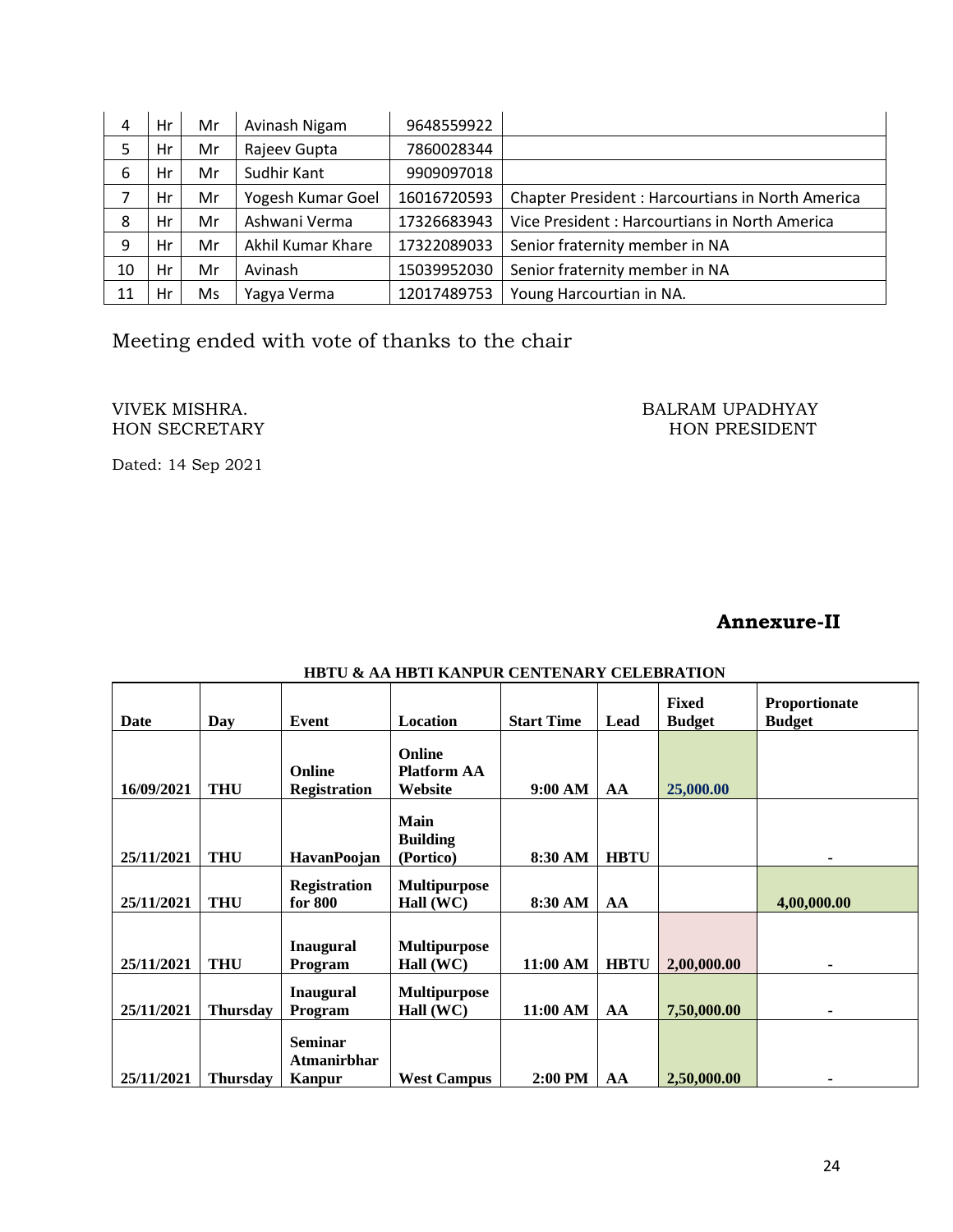|            |                 | <b>Cultural</b>    | <b>Multipurpose</b>          |           |             |              |                |
|------------|-----------------|--------------------|------------------------------|-----------|-------------|--------------|----------------|
| 25/11/2021 | <b>Thursday</b> | <b>Event</b>       | Hall (WC)                    | 7:00 PM   | AA          | 3,00,000.00  |                |
|            |                 |                    | Launch of                    |           |             |              |                |
|            |                 |                    | <b>Section 8</b>             |           |             |              |                |
|            |                 | <b>Formal</b>      | Company @                    |           |             |              |                |
| 26/11/2021 | Friday          | <b>Event</b>       | Venue $(*)$                  | 10:00 AM  | <b>HBTU</b> |              |                |
|            |                 |                    | <b>Launch</b> of             |           |             |              |                |
|            |                 |                    | <b>AtmaNirbhar</b>           |           |             |              |                |
|            |                 |                    | Kanpur                       |           |             |              |                |
|            |                 | <b>Formal</b>      | Platform @                   |           |             |              |                |
| 26/11/2021 | Friday          | <b>Event</b>       | Venue $(*)$                  | 10:00 AM  | AA          | 1,00,000.00  |                |
|            |                 |                    | <b>Felicitation of</b>       |           |             |              |                |
|            |                 |                    | <b>Social Service</b>        |           |             |              |                |
|            |                 |                    | <b>Organisations</b>         |           |             |              |                |
|            |                 | <b>Formal</b>      | in Town @                    |           |             |              |                |
| 26/11/2021 | Friday          | <b>Event</b>       | Venue $(*)$                  | 2:00 PM   | AA          | 50,000.00    |                |
|            |                 |                    | To rope in<br>eminent        |           |             |              |                |
|            |                 | Seminar-           | personality in               |           |             |              |                |
|            |                 | Sustainabilty/     |                              |           |             |              |                |
|            |                 | <b>Student</b>     | the respective<br>area @     |           |             |              |                |
| 26/11/2021 | Friday          | <b>Development</b> | Venue $(*)$                  | 2:00 PM   | AA          | 2,50,000.00  |                |
|            |                 |                    |                              |           |             |              |                |
|            |                 | <b>Cultural</b>    | Drama @                      |           |             |              |                |
| 26/11/2021 | Friday          | <b>Event</b>       | Venue $(*)$                  | 7:00 PM   | AA          | 1,50,000.00  |                |
|            |                 |                    |                              |           |             |              |                |
|            |                 |                    | <b>Sangeet</b>               |           |             |              |                |
|            |                 | <b>Cultural</b>    | Sandhya @                    |           |             |              |                |
| 26/11/2021 | Friday          | <b>Event</b>       | Venue $(*)$                  | 8:30 PM   | AA          | 50,000.00    |                |
|            |                 |                    | Scholarship                  |           |             |              |                |
|            |                 |                    | <b>Distribution</b>          |           |             |              |                |
|            |                 | Formal             | 24 @30000,<br>Felicitations, |           |             |              |                |
| 27/11/2021 | <b>Saturday</b> | <b>Event</b>       | $@$ Venue $(*)$              | 10:00 AM  | AA          | 15,00,000.00 | $\blacksquare$ |
|            |                 |                    | <b>Presentations</b>         |           |             |              |                |
|            |                 |                    | in the area of               |           |             |              |                |
|            |                 |                    | Art, Culture,                |           |             |              |                |
|            |                 |                    | Sciences,                    |           |             |              |                |
|            |                 |                    | Sculpture,                   |           |             |              |                |
|            |                 |                    | <b>Memoir</b> and            |           |             |              |                |
|            |                 |                    | <b>ExtraMural</b>            |           |             |              |                |
|            |                 |                    | Work                         |           |             |              |                |
|            |                 | <b>Formal</b>      | Exhibits @                   |           |             |              |                |
| 27/11/2021 | <b>Saturday</b> | <b>Event</b>       | Venue $(*)$                  | 12:00 Hrs | AA          | 50,000.00    | ٠              |
|            |                 |                    | <b>AGM</b> and               |           |             |              |                |
|            |                 |                    | <b>Election of</b>           |           |             |              |                |
|            |                 |                    | New EC for                   |           |             |              |                |
|            |                 |                    | Session 2021-                |           |             |              |                |
|            |                 | AGM &              | 23 @ Venue                   |           |             |              |                |
| 27/11/2021 | <b>Saturday</b> | <b>Elections</b>   | $(*)$                        | 2:00 PM   | AA          | 25,000.00    | $\blacksquare$ |
|            |                 |                    | <b>Official</b>              |           |             |              |                |
|            |                 |                    | <b>Closure of</b>            |           |             |              |                |
|            |                 | <b>Valedictory</b> | Program @                    |           |             |              |                |
| 27/11/2021 | <b>Saturday</b> | <b>Function</b>    | Venue $(*)$                  | 4:00 PM   | AA          | 25,000.00    |                |